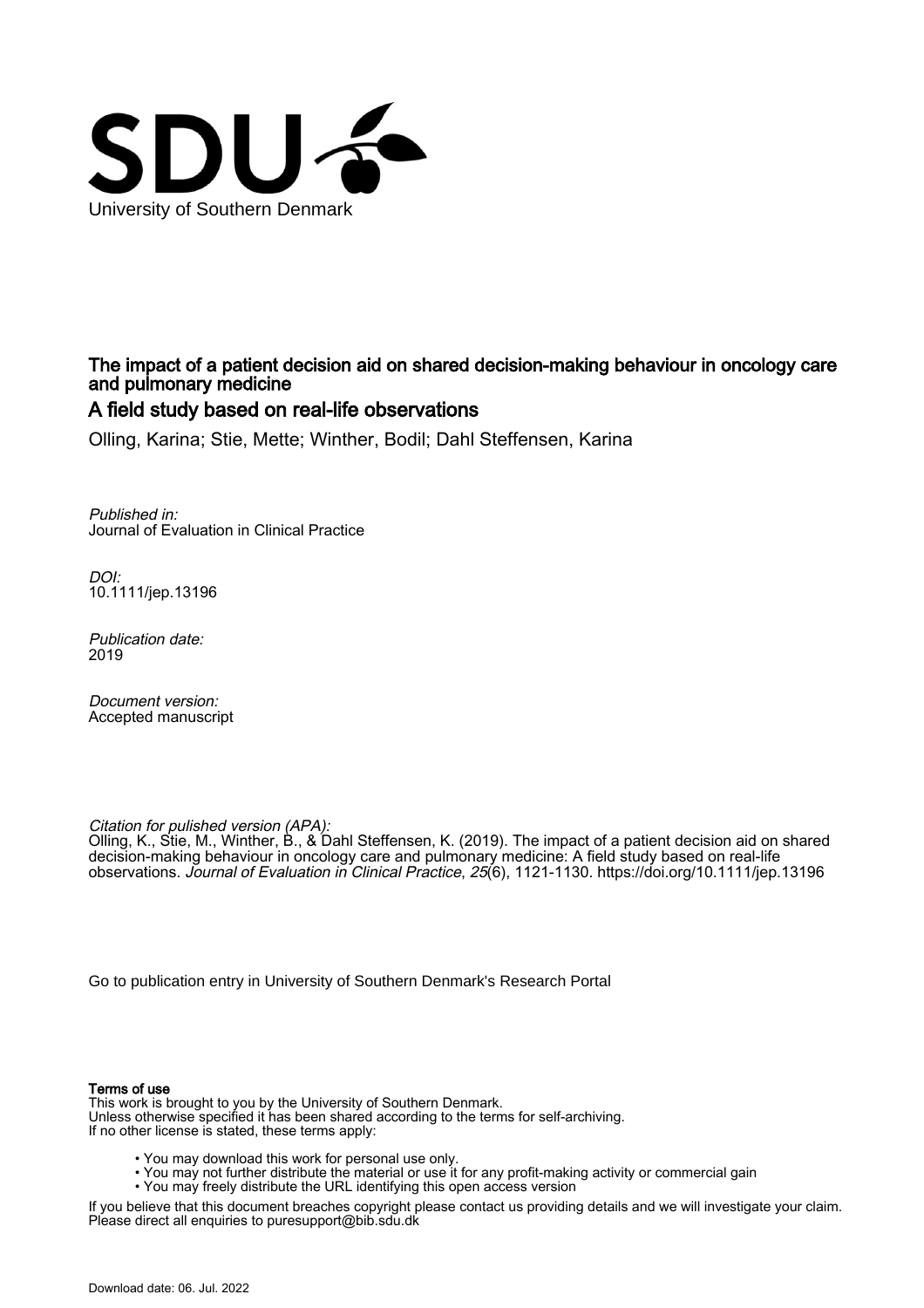# **The impact of a Patient Decision Aid on Shared Decision Making behaviour in oncology care and pulmonary medicine - A field study based on real life observations.**

Karina Olling<sup>1</sup>, Shared Decision Making Specialist, BScN Mette Stie<sup>2, 3</sup>, Nursing Specialist, MScN, PhD student Bodil Winther<sup>2</sup>, Nursing Specialist, MScN Karina Dahl Steffensen<sup>1, 2, 3</sup>, Professor, Medical Doctor, PhD

<sup>1</sup>Centre for Shared Decision Making, Lillebaelt Hospital, Vejle, Denmark <sup>2</sup>Department of Oncology, Vejle Hospital, Vejle, Denmark <sup>3</sup>Institute of Regional Health Research, Faculty of Health Sciences, University of Southern Denmark, Odense, Denmark.

## **Corresponding author:**

Karina Olling Shared Decision Making Specialist, BScN COO, Centre for Shared Decision Making Lillebaelt Hospital Beriderbakken 4 7100 Vejle E-mail: [karina.olling@rsyd.dk](mailto:karina.olling@rsyd.dk) Phone: +45 79 40 91 77

#### **Running Head:**

#### **The impact of a PtDA on SDM behaviour**

**Conflict of interest:** None to declare

**Key words:** Shared Decision Making, Patient Centered Care, Patient Decision Aids, Observations,

Oncology, Pulmonary Medicine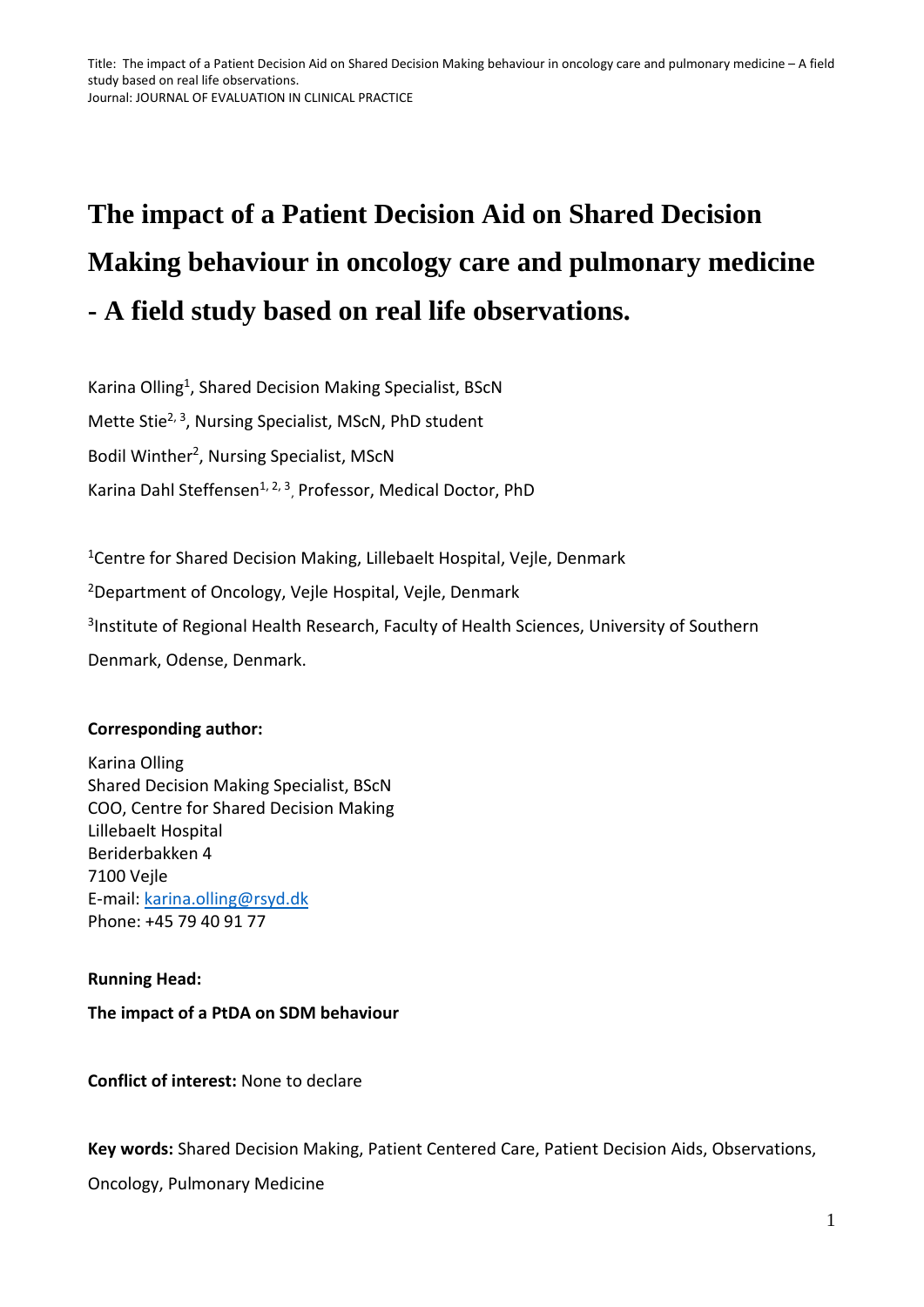## **Abstract**

### **Objective**

A patient decision aid (PtDA) is often developed and evaluated to support shared decision making (SDM) and a patient centred approach. In this study a PtDA template was developed to support two different preference sensitive decisions; adjuvant therapy for breast cancer and diagnostic work-up for lung cancer. The aim of the study was to explore whether a PtDA improved SDM and supported a patient centered approach from an observational point of view.

#### **Methods**

Real life observations were conducted using the validated observational instrument OPTION 12. Three nurses conducted observations of consultations in two different clinical settings. The study consisted of a baseline cohort (phase 1) and an intervention cohort (phase 2). In phase 1, standard consultations were observed. Subsequently, the PtDA was introduced and in phase 2, consultations with the clinician using the PtDA were observed.

#### **Results**

Twenty-nine observations were conducted in phase 1 and 24 in phase 2. Using a PtDA increased the overall OPTION score significantly (p< 0.0001), both in decisions on adjuvant treatment for breast cancer and on diagnostic work-up of lung cancer.

Items in the OPTION instrument regarding systematic conversation to obtain SDM had a higher increase of scores compared to items regarding a patient centered approach.

#### **Conclusion**

Real life observations and the use of a validated observational tool provided comprehensive knowledge as to how a PtDA affects SDM in consultations. Applying a PtDA resulted in a significant overall increase of SDM behaviour in decisions on adjuvant treatment after breast cancer surgery and diagnostic work-up in case of a small suspicion of lung cancer. In conclusion, the PtDA supports SDM in consultations independently of type of decision and department.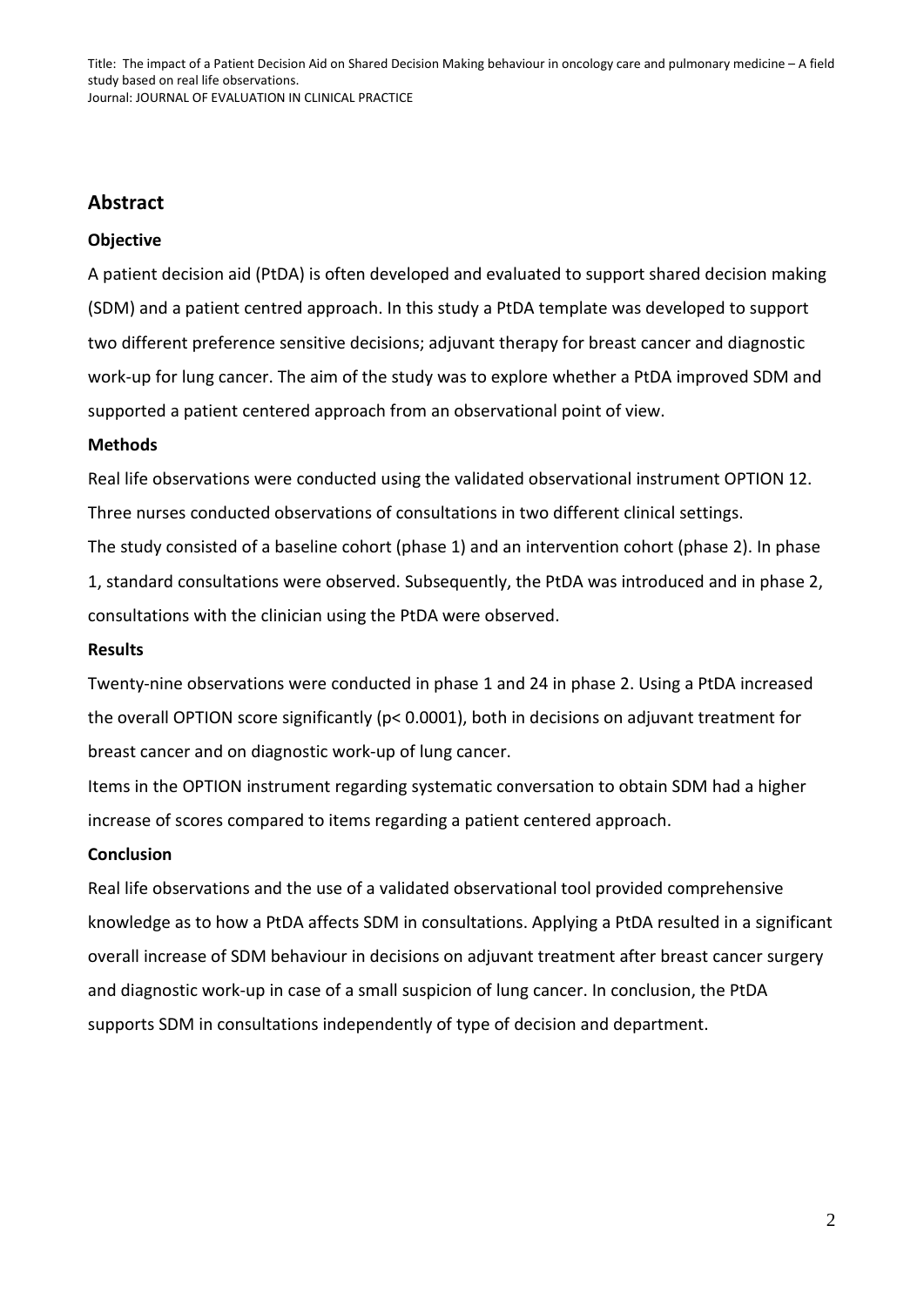#### **1. Introduction**

The Danish healthcare system aims to provide patient-centred care placing the patient´s needs, wishes and preferences at the heart of clinical decision making. Thus, shared decision making (SDM) should be the norm of any clinical practice [1-4]. SDM is a process in which clinicians and patients work together to select tests, treatments, management, or support packages based on clinical evidence and patient preferences. Hence, SDM involves the provision of evidence based information about options, outcomes, and uncertainties together with decision support counselling and a system for recording and implementing patient preferences [5]. In other words, evidence based knowledge and patient preferences, values and wishes is a cornerstone in SDM, and research shows that SDM improves patient confidence and coping skills, provides them with greater comfort with the decision and increases participation in decisions [6].

Still, SDM is not yet routinely applied in daily clinical practice. It appears that achieving SDM requires a new approach by healthcare professionals as well as patients. It seems that patients often suppress their needs to avoid burdening the healthcare professionals [7], and Berry, L. et. al. illustrate how patients are often reluctant to assert their interests and preferences in the presence of clinicians. Especially in decisions about treatment or care for serious illness such as cancer, many patients are susceptible to the "hostage bargaining syndrome". This may manifest as understating a concern and asking for less than desired or needed [8]. Hence, capturing patient preferences and achieving SDM can be very difficult. Concurrently, studies show that especially in critical and life threatening situations such as cancer care patients prefer to be involved to some degree in healthcare decisions [9].

Many healthcare professionals report barriers to SDM such as lack of skills, lack of adaptation to clinical systems, and lack of decision support [10]. A review suggests that healthcare professionals may be screening *a priori,* i.e. select the patients they believe would prefer or benefit from SDM [11]. These barriers indicate that patient-centered care is not fully implemented. This is of great concern considering the fact that literally listening to the patients and viewing them as experts in their life situations combined with the medical knowledge of the healthcare professional improves the quality of care and the patients' quality of life and well-being [12, 13].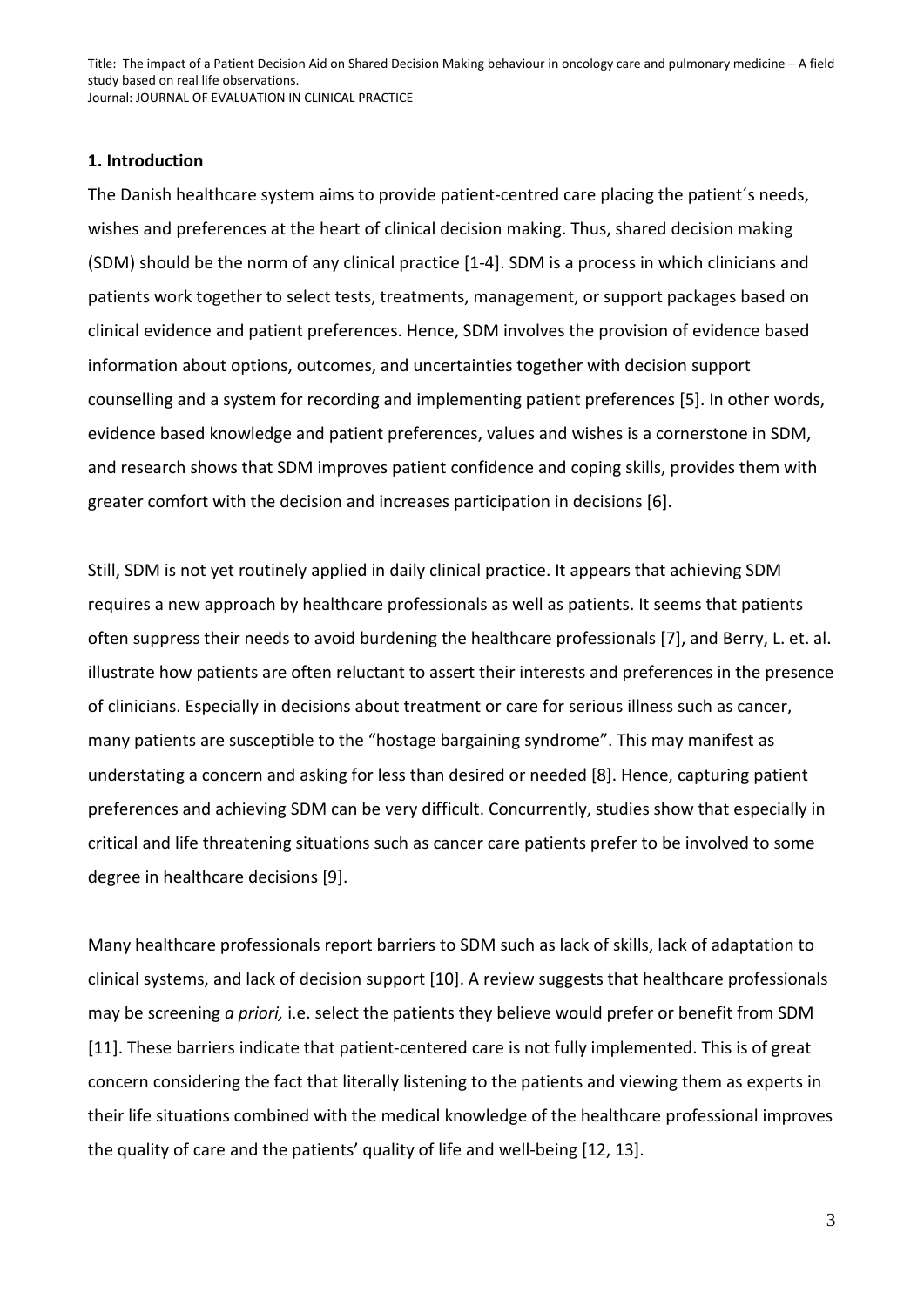Several Patient Decision Aids (PtDAs) have been developed to support the process of patientcentered care and SDM. The PtDAs are evidence based interventions designed to help people make informed and deliberated choices among healthcare options [14, 15]. Compared to standard care PtDAs (in various forms) can contribute to a higher degree of patient participation, improved knowledge and understanding of and expectations about healthcare outcomes [5, 16]. Furthermore PtDAs contribute to more accurate risk perceptions, reduced decisional conflict, greater comfort with decisions, better treatment adherence, improved confidence and coping skills, improved health behaviour and more appropriate service use [5, 16]. A Cochrane review further showed that PtDAs applied in clinical encounters improved patients' knowledge of their options, they felt better informed and were clearer about what mattered to them [16]. Joseph-Williams et. al. [17] showed that PtDAs often facilitate a dialogue between the patient and the clinician about what matters to the patient– the nub of SDM. In that sense PtDAs improve patientcentered care and SDM. Studies show, however, that although PtDAs may support the process of SDM, they do not replace communication skills, and the attitude of the clinician is still essential for the level of SDM [18, 19].

Research is sparse as to whether a PtDA facilitates communication between clinician and patient to engage SDM. The aim of this study was, from an observational point of view, to explore whether a PtDA improved SDM and supported a patient centered approach.

#### **2. Methods and Materials**

Real-life observations including a validated observational tool were chosen to obtain comprehensive understanding of the subject matter in connection with decisions on adjuvant treatment and diagnostic work-up. Focused observations as described by Spradley [20] were conducted focusing primarily on the degree of SDM by using the OPTION scale [21]

#### *2.1 Setting*

A PtDA template had previously been developed and two different prototypes designed to support SDM in the choices of adjuvant therapy for breast cancer and diagnostic work-up for lung cancer, respectively. The template was tested according to the systematic model described by Coulter, A. et. al [22]. First, an alpha test with patients, relatives and healthcare professionals was performed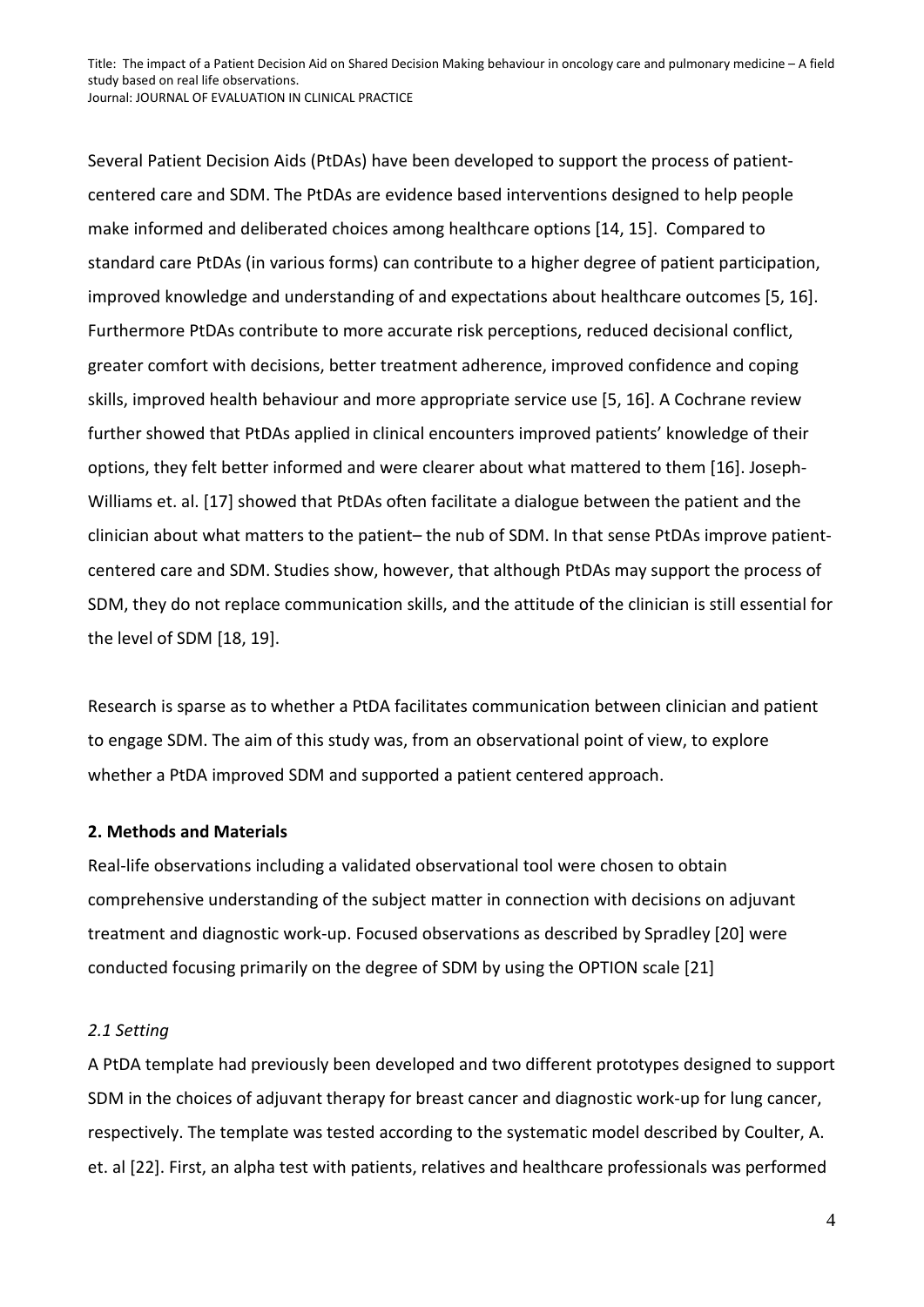to test usability, acceptability and comprehensibility of the template. The alpha test showed that the template was adaptable to other clinical settings without impairing its quality [23]. Simultaneously, beta testing was performed in a real world setting to test feasibility of the PtDA template. The beta test included patients who were consulted according to usual practice (beta test phase 1). To test feasibility and to investigate to what extent the PtDA improved SDM, it was applied in the second phase of the beta test, and validated quantitative questionnaires were used to evaluate the results [24]. The PtDA template is described elsewhere [23, 25].

Observations were performed in two different departments. (1) The Department of Oncology with patients required to decide whether to accept or decline adjuvant treatment of early breast cancer, a choice highly dependent on the patient's attitude towards survival rates, side effects, long term consequences, and quality of life. (2) The Department of Internal Medicine where the decision concerned the extent of diagnostic work-up in a fast track lung cancer pathway for patients referred by their general practitioner on a small suspicion (1-2%) of lung cancer. The choices were to undergo several diagnostic procedures carrying a risk of complications or restricting the diagnostic work-up to limited procedures such as follow-up CT scans or no further action [23, 26].

The two departments were slightly different in terms of the clinicians' education, experience and knowledge of SDM. At the Department of Oncology the involved clinicians had previously participated in educational sessions on SDM and were all involved in the development of the PtDA. At the Department of Internal Medicine, the clinicians participated in a one-day course on communication and SDM. Due to other clinical functions only a few of them ended up being part of the intervention cohort. Therefore, doctors planned to see patients in the phase 2 intervention cohort received half an hour of introduction to SDM and the PtDA beforehand.

Clinicians had the possibility to refuse having an observer in the room, if they believed this would affect the consultation negatively. Moreover, the patient had the possibility to refuse an observer present. Three registered nurses with clinical and oncological experience and knowledge of research conducted the observations in the two departments.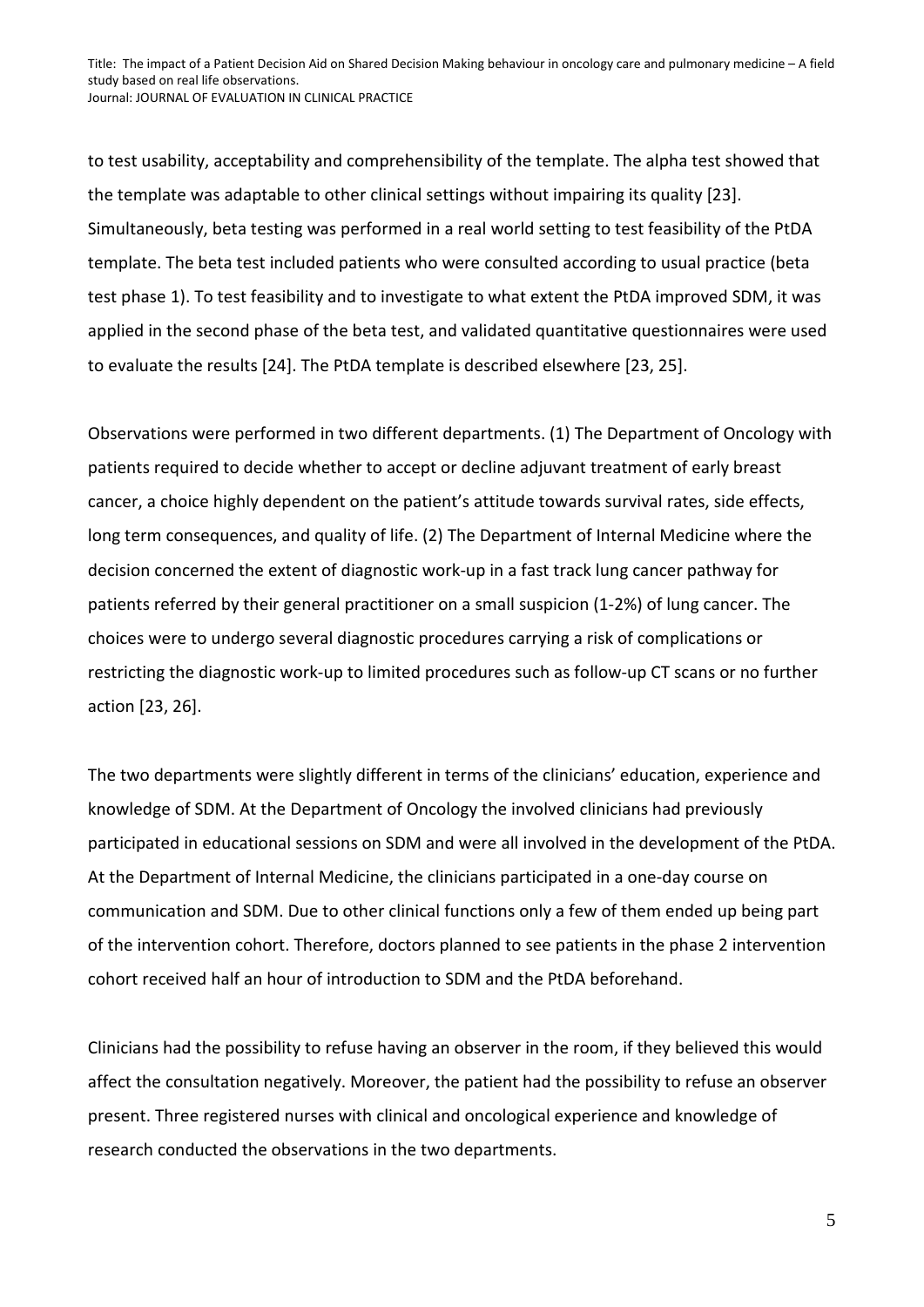#### *2.2 Study design*

The study included a baseline cohort (phase 1) and an intervention cohort (phase 2). (Figure 1)



**Fig 1** The study included a baseline cohort (phase 1) and an intervention cohort (phase 2).

One nurse performed an observation of the consultation and rated the degree of SDM according to the OPTION scale. The consultation was audio recorded. A second nurse listened to the recording and rated the consultation independently according to the OPTION scale. The second nurse was blinded to the ratings by the nurse observing the consultation. All nurses took turns in conducting observations and listening to the recordings.

## *2.3 Data collection*

Data were collected on the basis of the OPTION instrument, which is applicable for assessment of the extent to which clinicians implement SDM in consultations and involve patients in the decision making process before and after applying a PtDA. [21]. A 5-point scale is used to assess the existence of SDM communication behaviour or competence based on 12 items. Each item is rated according to the outline in Figure 2.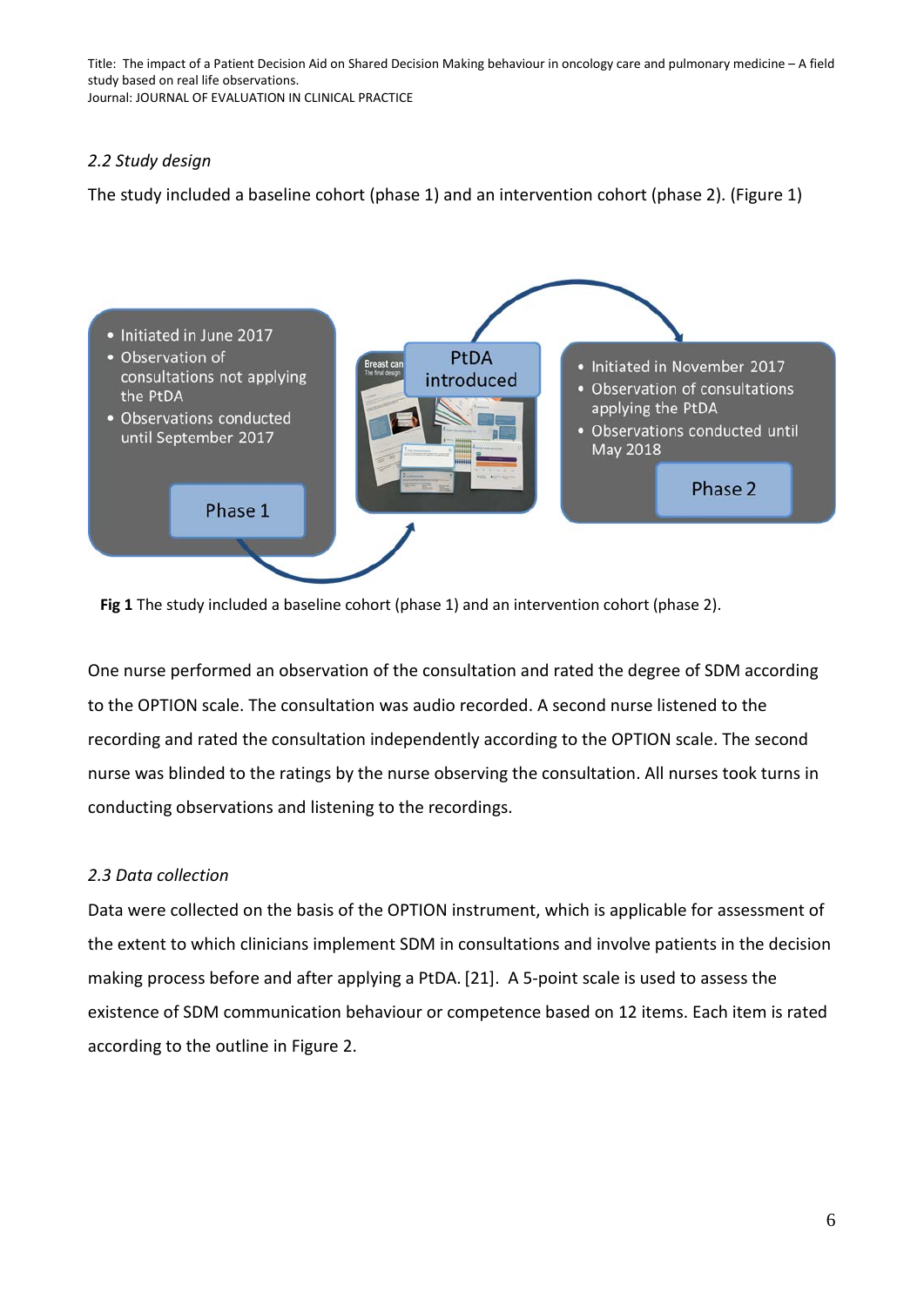| Score | <b>Description</b>                                           |
|-------|--------------------------------------------------------------|
|       | The behaviour is not observed                                |
|       | A minimal attempt is made to exhibit the behaviour           |
|       | The behaviour is observed and a minimum skill level achieved |
|       | The behaviour is exhibited to a good standard                |
|       | The behaviour is exhibited to a very high standard           |

**Fig 2** Items in the OPTION instrument were rated according to the outline above.

Each item is rated on a scale from 0-4, 4 being the highest possible degree of SDM. The maximum rating in each consultation is 48 points.

Congruent with the OPTION manual [21], the potential index problems were thoroughly discussed and consensus was reached among the three nurses performing the observations. To avoid any errors in translating the OPTION instrument the original English version was used. All three nurses were experienced in reading, writing and speaking the English language. Supporting the three nurses a consensus-manual in Danish was developed. The consensus-manual, was a thorough and systematic review of the OPTION manual, going through each item step by step, and consensus on keywords and elements in Danish of each question was reached. Two pilot consultations were audio recorded with the purpose of practising ratings and testing whether the perception of each item was similar among the three nurses.

In case of a major difference in ratings between the two raters, the study protocol prescribed that a third rating should be performed, before entering the rating into the database. This never occurred, since the inter-observer agreement was consistent in every case within a few points. The inter-rater reliability was tested with a simple comparison in SurveyXact, which showed no overall difference of the ratings.

Data were entered into SurveyXact (v7.1, Ramboell Consulting, Aarhus, Denmark). Furthermore, following data was registered; demographics of patients and doctors, rating made by observer or nurse listening to the recording, whether a recommendation was made by the clinician, type of treatment or examination offered to the patient, and decision made in relation to treatment or diagnostic work-up.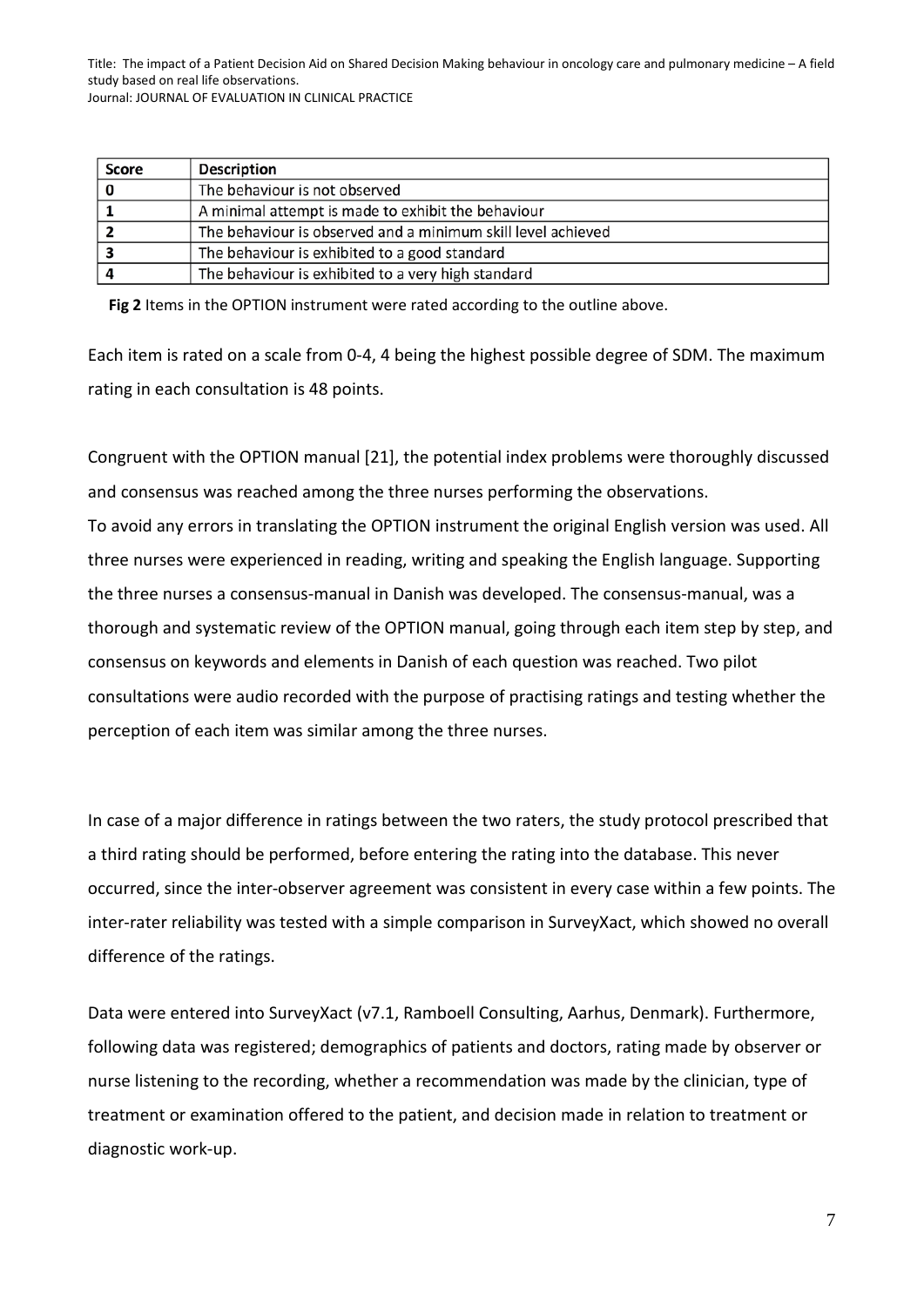A statistician conducted all statistical analyses. Overall OPTION scores were compared using the Wilcoxon–Mann–Whitney two-sample rank-sum test (Mann-Whitney *U*-test). The statistician was blinded to the study groups. The remaining analyses were made using standardized tools in SurveyXact.

### *2.4 Ethical approval*

All participating patients gave written and orally informed consent. The study was approved by the Regional Data Protection Agency of Southern Denmark. According to the Regional Committee on Health Research Ethics for Southern Denmark, this study did not need ethics approval.

#### **3. Results**

#### *3.1 Participant characteristics*

In total, 29 observations were conducted of consultations not using the PtDA, 16 at the Department of Oncology and 13 at the Department of Internal Medicine. Ten consultations were conducted by a female physician and 19 by a male physician. Of the 29 consultations, 12 of the patients were consulted by a senior physician and 17 by a younger physician. Twenty-five observations were conducted in the second phase using the PtDA, i.e. 15 and 10 at the Departments of Oncology and Internal Medicine, respectively. Ten consultations were conducted by a female physician and 15 by a male physician. Of the 25 consultations, 15 of the patients were consulted by a senior physician and 10 by a younger physician. The majority of female breast cancer patients make the gender distribution uneven with 19 women and 10 men in phase 1, and 18 women and 6 men in phase 2. The participants had different degrees of education and there was a wide distribution of age and social and employment status. Most patients were accompanied by a relative. There were no statistically significant differences in demographic data between the groups of phase 1 and phase 2 (Table 1).

## *3.2 Overall OPTION scores across groups*

Using a PtDA increased the overall OPTION score, both in decisions about adjuvant treatment for breast cancer and diagnostic work-up in lung cancer (Fig. 3). On the 48-point scale a mean score of 12 (range 5-25) was obtained in consultations without the PtDA. Using the PtDA the mean score was 24.3 points (range 13-37). The distributions of scores in the two groups differed significantly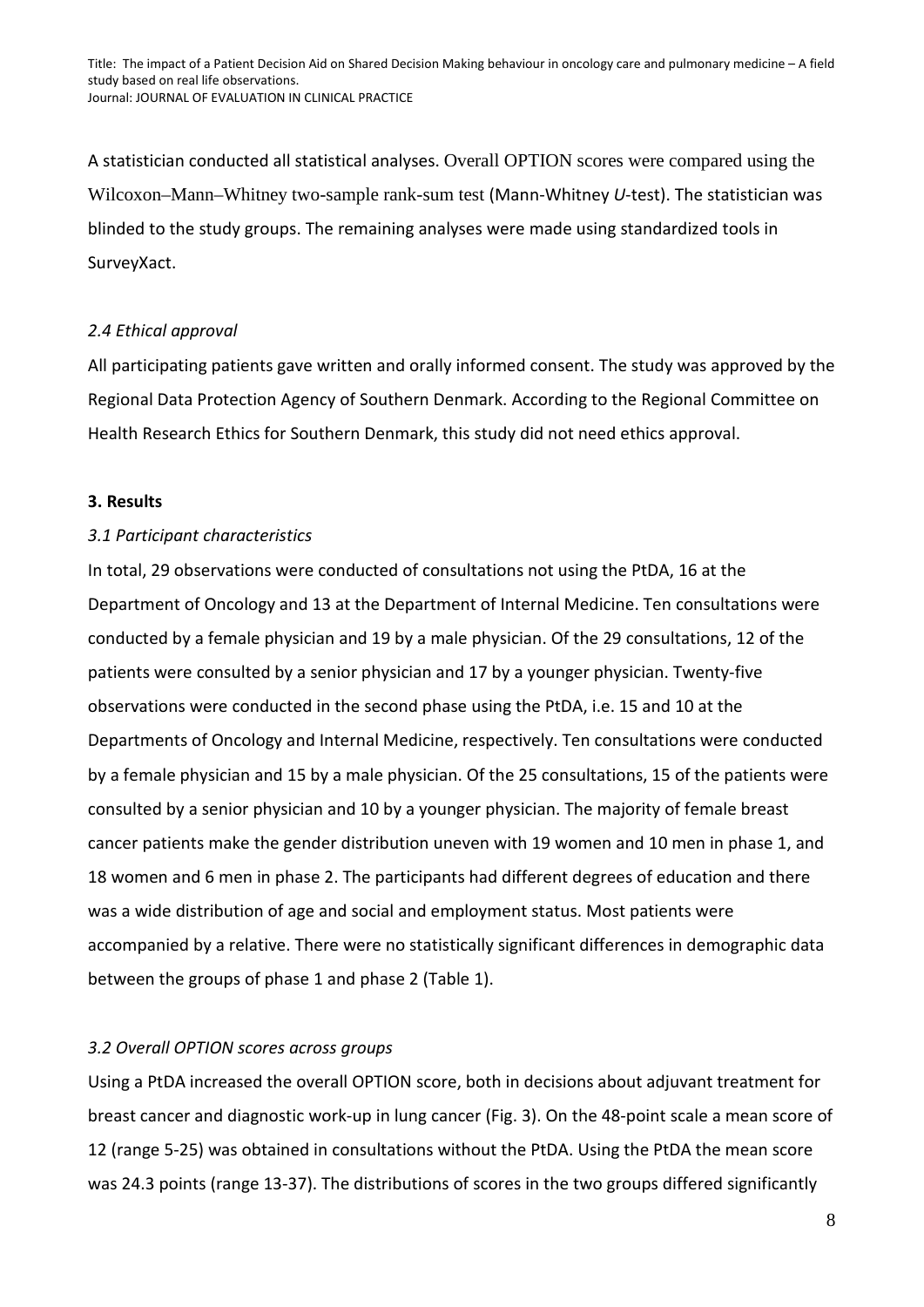(two-sample Wilcoxon rank-sum (Mann-Whitney *U*-test), p-value =<0.0001 two-tailed). There was no statistically significant difference between observer and audio ratings or the demographics of patients in the baseline and intervention cohorts.



**Fig 3** Box plot of OPTION scores across groups. Two-sample Wilcoxon rank-sum (Mann-Whitney *U*-test); p-value <0.0001

## *3.3 OPTION scores – Department of Oncology*

There was a large difference in OPTION scores depending on whether or not the PtDA was used during the decision making process of accepting or declining adjuvant treatment after curative breast cancer surgery as illustrated in Figure 4.

The mean score increased significantly when applying the PtDA to the consultations. In phase 1 the mean score was 13.4 points (range 5-24) and in phase 2 it was 21.6 points (range 13-29) (Fig. 5); the score distributions in the two groups differed significantly (two-sample Wilcoxon rank-sum (Mann-Whitney *U*-test), p-value =<0.0005 two-tailed)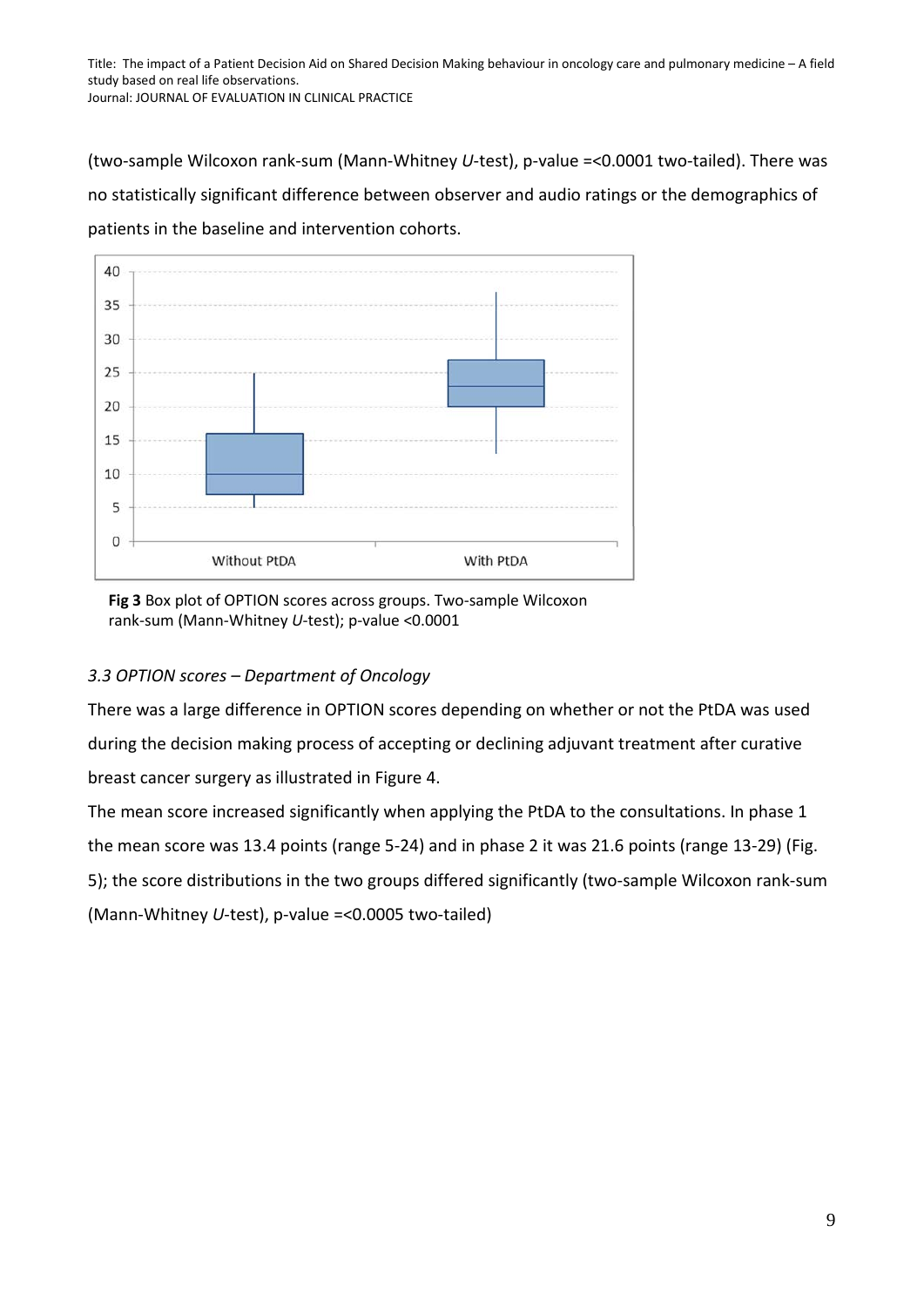



The largest improvement from baseline was identified within specific items of the OPTION instrument. For example, in item 1 *"The clinician draws attention to an identified problem as one that requires a decision making process"* (an improvement of + 1.258 points) and in item 3 *"The clinician assesses the patient's preferred approach to receiving information to assist decision making"* (an improvement of +3092 points) (Table 2)

A decrease in OPTION points after application of the PtDA was identified only in item 9 *"The clinician offers the patient explicit opportunities to ask questions during the decision making process"* (a decrease of -0.250 points). Before applying the PtDA, item 9 had the highest score of all items (2.250) (Table 2).

In items involving a patient centered approach to a high degree, the results were diverse. As described, item 3 resulted in the highest increase of OPTION points after addition of the PtDA. However, item 6 *"The clinician explores the patient's expectations about how the problems are to be managed"* only showed a minor increase of points (mean before PtDA 1.250, increase of +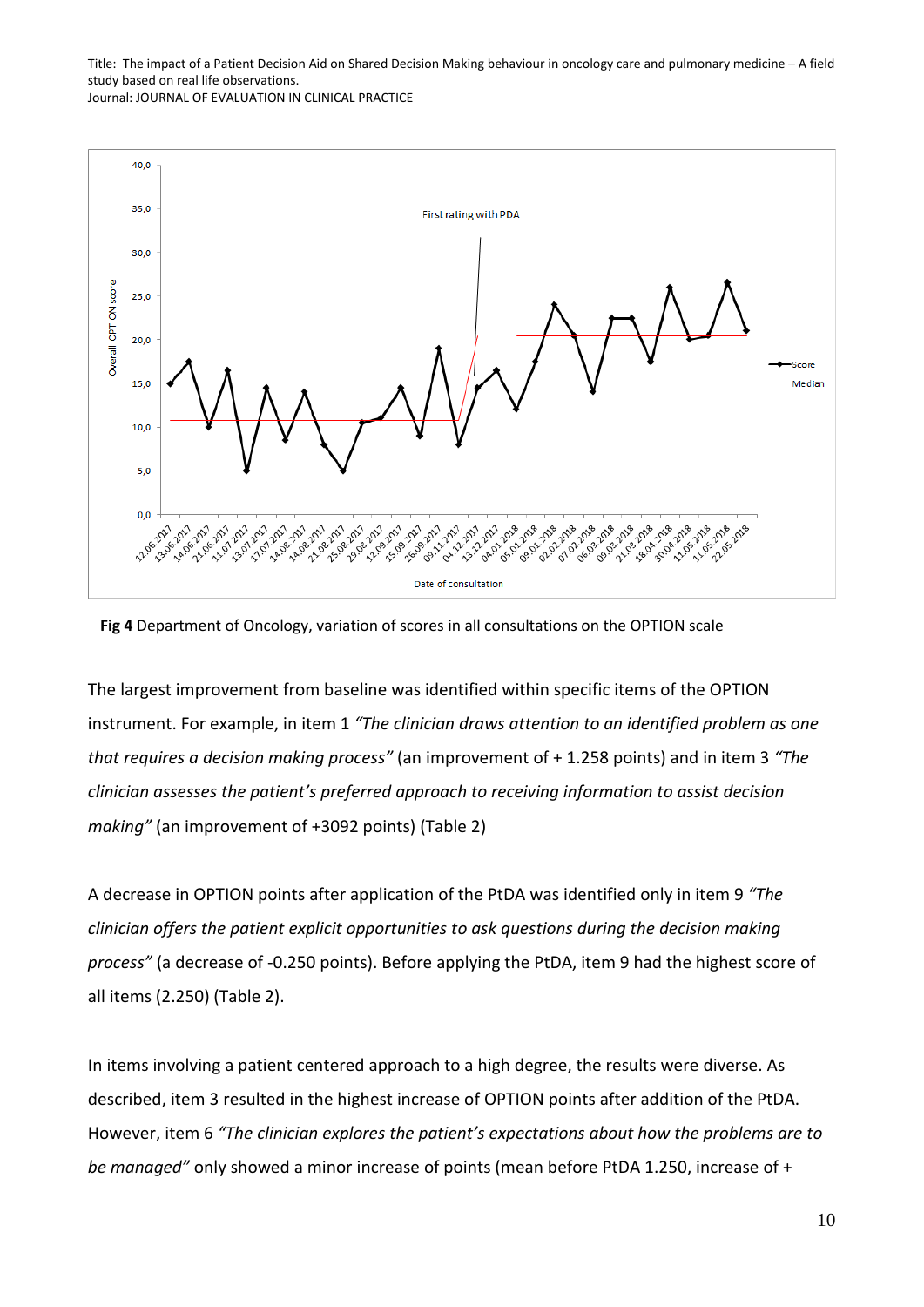0.083 after PtDA) and item 7 *"The clinician explores the patient's concerns (fears) about how problems are to be managed"* showed a decrease of points (mean before PtDA 1.438 points, decrease of 0.171 after PtDA) with the PtDA. Item 10 *"The clinician elicits the patient's preferred level of involvement in decision making"* had an increase of 0.884 points after adding the PtDA but had the lowest score (0.316) of all 12 items before using the PtDA (Table 2). The scores of these items illustrate the challenge of patient centered care, which nevertheless improved overall when applying a PtDA in the consultation.

A recommendation by the physician was made in 100% of consultations not using the PtDA. With application of the PtDA a recommendation was made in 86% of the consultations. This indicates that the use of a PtDA may make physicians at the Department of Oncology less eager to make a recommendation or patients less eager to ask for one.



**Fig 5** Box plots of OPTION scores in each group.

## *3.4 OPTION scores – Department of Internal Medicine*

The score variation at the Department of Internal Medicine was large as shown in Figure 6. The median score increased from 6.5 to 27.5 points per consultation after introduction of the PtDA.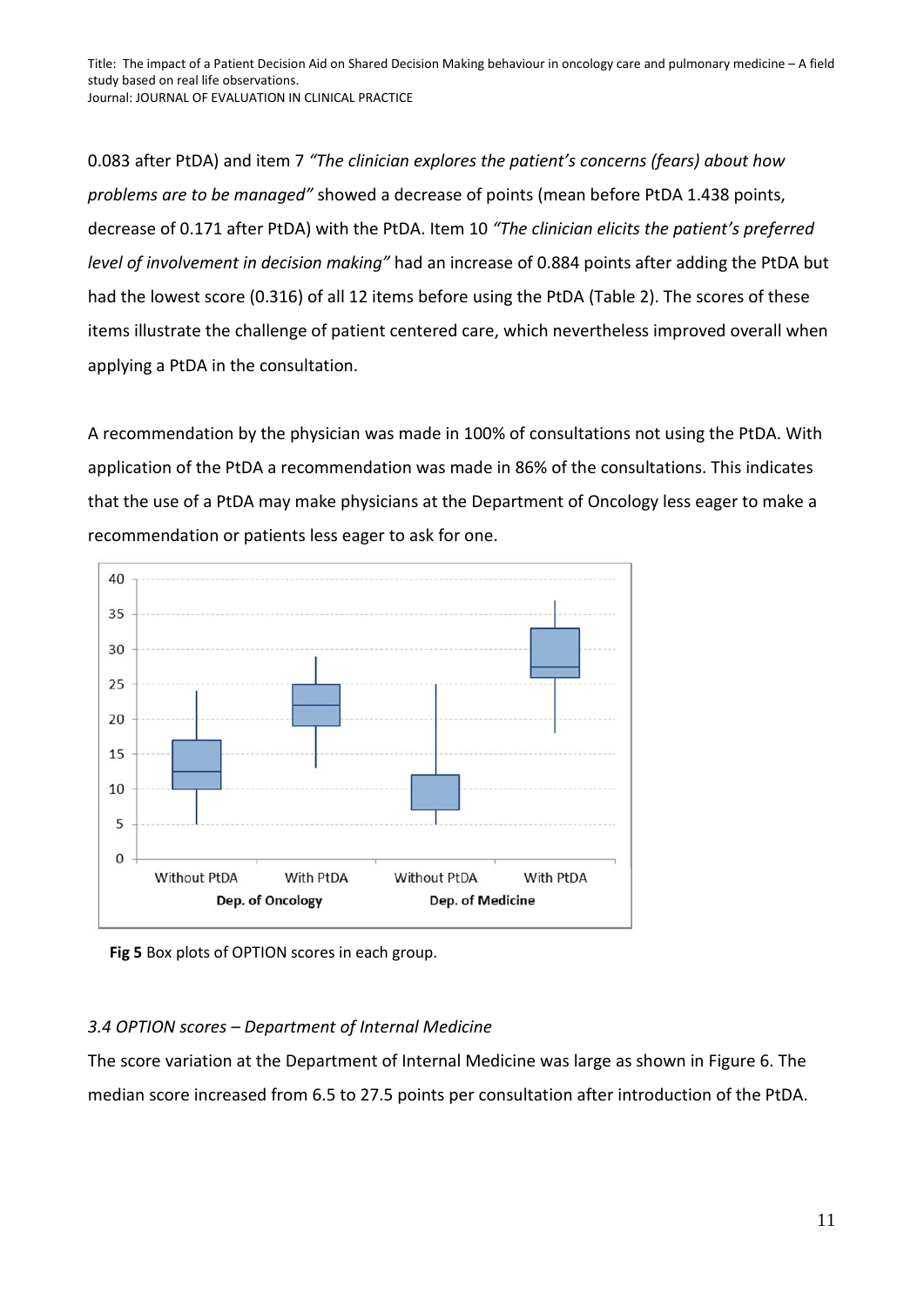The mean score was 10.2 points (range 5-25) before applying the PtDA. After introduction of the PtDA, the mean score increased to 28.2 points (range 18-37) (Fig. 5). The distribution of scores in the two groups differed significantly (two-sample Wilcoxon rank-sum (Mann-Whitney *U*-test), pvalue =<0.0001 two-tailed).



**Fig 6** Department of Internal Medicine, variation of scores in all consultations on the OPTION scale

The most striking improvements were found in items 2 and 3. The score of item 2 *"The clinician states that there is more than one way to deal with the identified problem (equipoise)"* increased by 2.554 points after introduction of the PtDA. Item 3 *"The clinician assesses the patient's preferred approach to receiving information to assist decision making"* increased the most of all (+3.082 points) (Table 3).

Item 10 *"The clinician elicits the patients preferred level of involvement in decision making"* had the lowest increase of all (+0.031 points). Also item 9 *"The clinician offers the patient explicit opportunities to ask questions during the decision making process"* had a low increase +0.0285 points. Similar to the Department of Oncology, this item had the highest score before adding the PtDA to the consultation at the Department of Internal Medicine.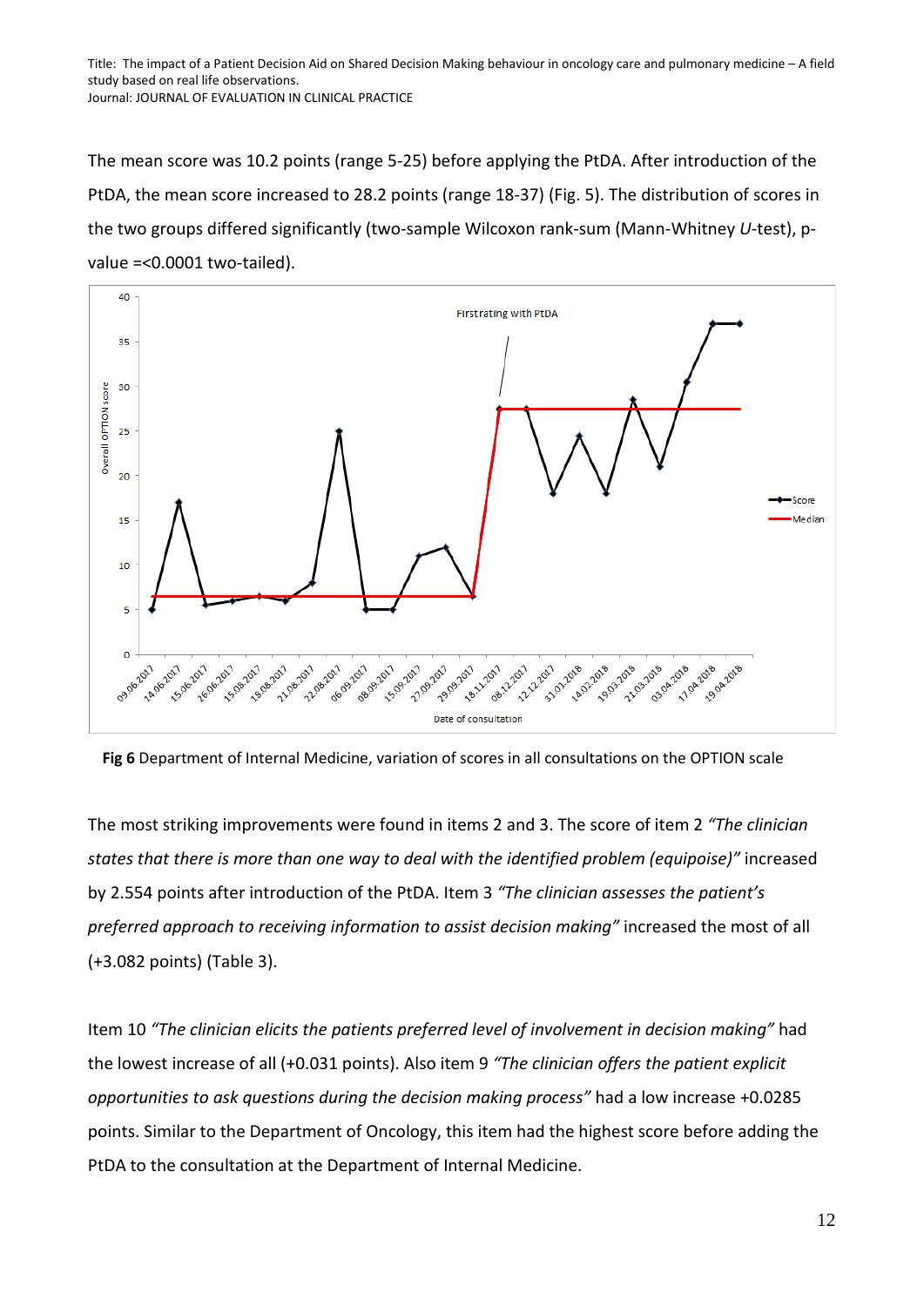Items involving and focusing on a patient centered approach had various results. Item 3 as described above was the highest scorer of difference between before and after introduction of the PtDA. Item 10 *"The clinician elicits the patients preferred level of involvement in decision making"*  had the lowest score. Item 6 *"The clinician explores the patient's expectations about how the problems are to be managed"* showed an increase of 1.331 points with the PtDA and item 7 *"The clinician explores the patient's concerns (fears) about how problems are to be managed"* had a minor increase of 0.985 with the PtDA (Table 3).

A recommendation was made in 84% of consultations not using the PtDA. After adding the PtDA a recommendation was made in only 10% of the consultations. This indicates a potential effect of the PtDA when it comes to making recommendations or asking for recommendations.

## *3.5 Comparison of OPTION scores across departments*

In nine of the 12 items in phase 1 the Department of Oncology scored higher or almost the same as the Department of Internal Medicine. In phase 2 applying the PtDA the Department of Internal Medicine had an identical or higher score than the Department of Oncology in 10 out of 12 items. As appears, the Department of Oncology scored higher in phase 1 and the Department of Internal Medicine did so in phase 2.

In both departments it seemed that the use of a PtDA may make physicians less eager to make a recommendation or patients less eager to ask for one.

#### **4. Discussion and Conclusion**

#### *4.1. Discussion*

In general, the results of this study show that applying a PtDA improves SDM in decisions on adjuvant treatment in early breast cancer and on the extent of diagnostic work-up in a fast track lung cancer pathway, although to a higher degree in the latter setting. This difference may be explained by the two different preference sensitive situations. The decision about diagnostic workup evolves around patients with a risk of less than 2% of having lung cancer based on their symptoms [24]. The breast cancer patients have recently been diagnosed with early stage disease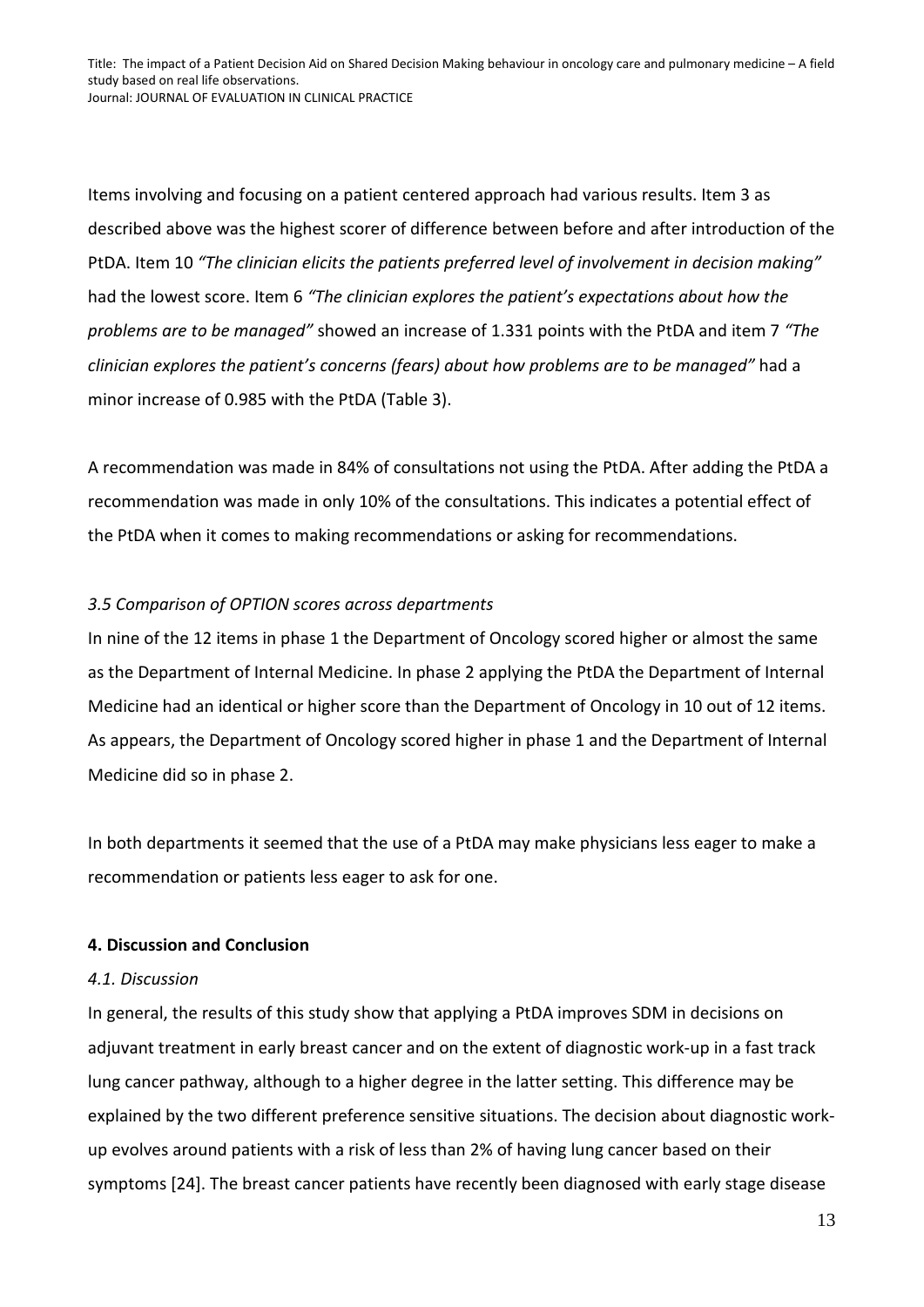and undergone curative surgery. The subsequent decision whether or not to receive adjuvant treatment to reduce the risk of relapse used to be made exclusively by the physician based on national, evidence based guidelines and a primary focus on survival rates. According to Legaré et. al. some of the barriers for healthcare professionals in performing SDM are *"Characteristics of the patient"* and *"Clinical situation"* [11]. The fact that the patients at the Department of Oncology had already been diagnosed with breast cancer could be the barrier and explain the larger increase of SDM behaviour at the Department of Internal Medicine after introduction of the PtDA. The decision at the Department of Oncology involves a potentially life threatening situation by deselecting the treatment. This may influence the physician in providing options, weighing the words used, and giving recommendations. As also described by Legaré [11] this illustrates that healthcare professionals tend to screen a priori as to which patients would prefer or benefit from SDM, which is of some concern, since physicians may misjudge patients' desire for active involvement in decision making [27]. Moreover, a limitation to SDM can be the misunderstanding, both among clinicians and patients, that all responsibility of the decision is transferred to the patient, which may result in the patient feeling abandoned and left alone in a possible critical situation. That means, that practising SDM is a complex task, which should be balanced between respecting patients' autonomy and providing support in the decision making process [28]

Another often reported barrier is *"We do it already"* [11]. In our study, the Department of Oncology had previously been trained in SDM and had therefore been working with the principles for some time . This is reflected in the baseline data (phase 1) with the physicians at the Department of Oncology having a much higher score than those at the Department of Internal Medicine, who only had been working with SDM for a short period of time. The "*We do it already"* barrier may therefore explain why the Department of Oncology did not increase their scores in phase 2 to the same extent as the Department of Internal Medicine.

In this study fewer recommendations were made in both departments after application of the PtDA. It was only registered whether a recommendation was made, not at what time during the consultation or whether it was made on request by the patient.

14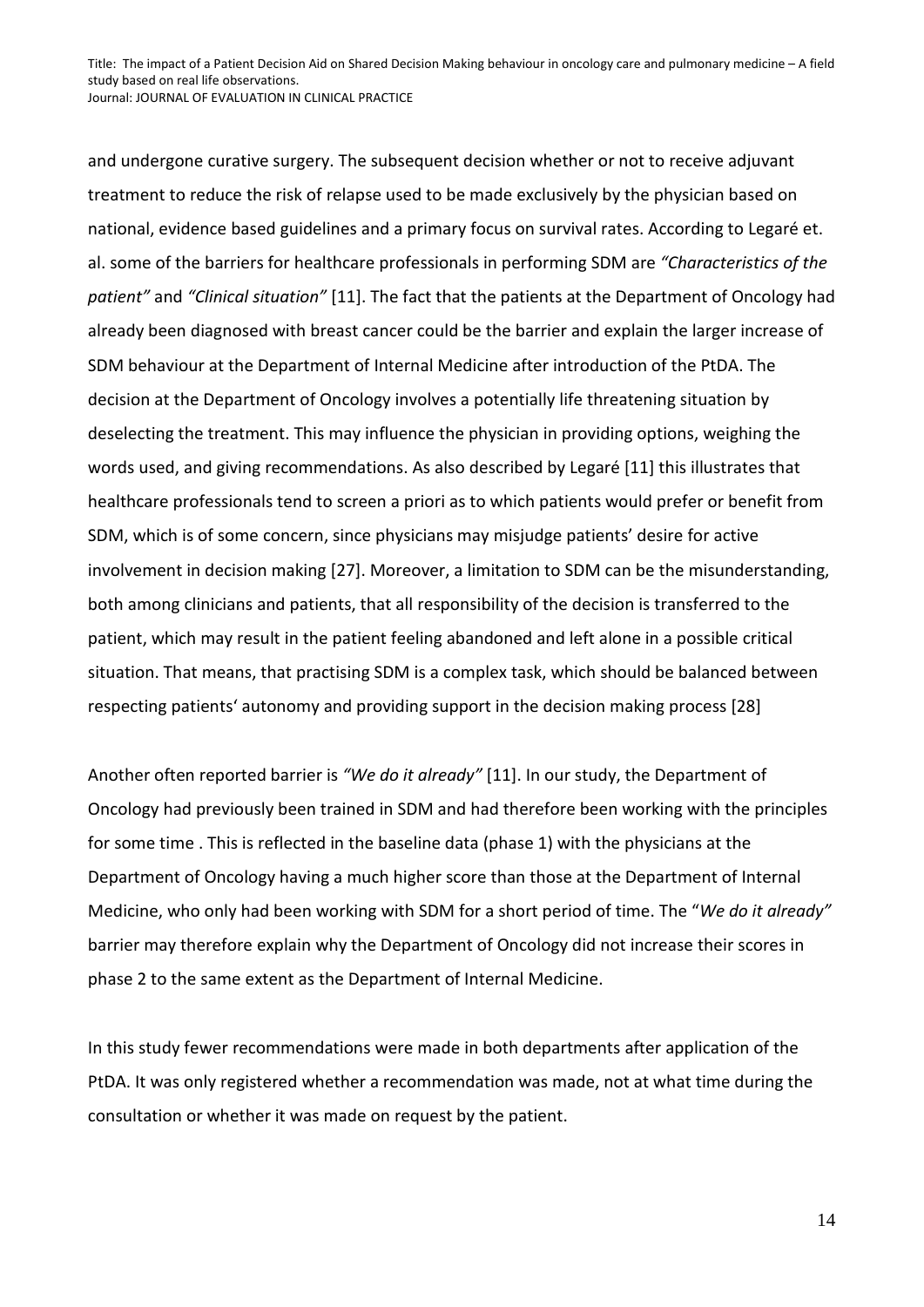The compatibility of a recommendation with SDM has been a matter of discussion for quite some time. Clinicians may be less likely to present a balanced view of options when making a recommendation and patients may be less involved in the decision when a recommendation has been given [29]. In that sense, the fact that a recommendation was given in 86% of the cases on treatment for breast cancer suggests that the PtDA does not have great impact on recommendations. Nevertheless, Jacobsen et.al. find that timing and content of the recommendation are more important than whether or not a recommendation is given. Patients sometimes asks for a recommendation and if the clinician's recommendation is based on the patient's preferences, it can be helpful to the patient in being aware of what matters the most [30], which is congruent with the core elements of SDM. This is an area for further research and education of clinicians in SDM.

In both clinical settings of our study the PtDA especially improved SDM in relation to the clinician's assessment of the patient's preferred approach to receiving information. Since patient preferences are a cornerstone in person-centered care [13], the PtDA would expectedly facilitate this aspect. On the other hand, only little improvement was identified concerning the clinician's ability to explore the patient´s expectations (or ideas) about how problems are to be managed. The encouragement of the patient to ask questions (item 9) and the exploration of the patient's concerns (fears) (item 7) only improved slightly or decreased. This indicates that the PtDA only to a low extent makes the clinicians literally listen to their patients and view them as experts in their lives. As described by Thorne et.al. a PtDA may support the process of SDM, but it does not replace communication skills and the attitude of the clinicians, which is also congruent with Legaré et al´s *"skills trump tools, but attitudes trump skills"* [18, 19]. Thus, improved SDM is not achieved by applying a PtDA, exclusively. It requires communication skills and a person-centered approach with clinicians interested in listening to the patients and viewing them as experts.

Eliciting the patient´s preferred level of involvement in decision making only improved slightly (item 10) although this improvement is of great importance. In a Danish study on breast cancer patients it turned out that the patients were not made sufficiently aware that they were taking part in a decision making process with the possibility to choose between different treatments. They felt that the healthcare professional presented a specific treatment course, which they needed to accept and follow [31]. Also, many cancer patients are reluctant to assert their interests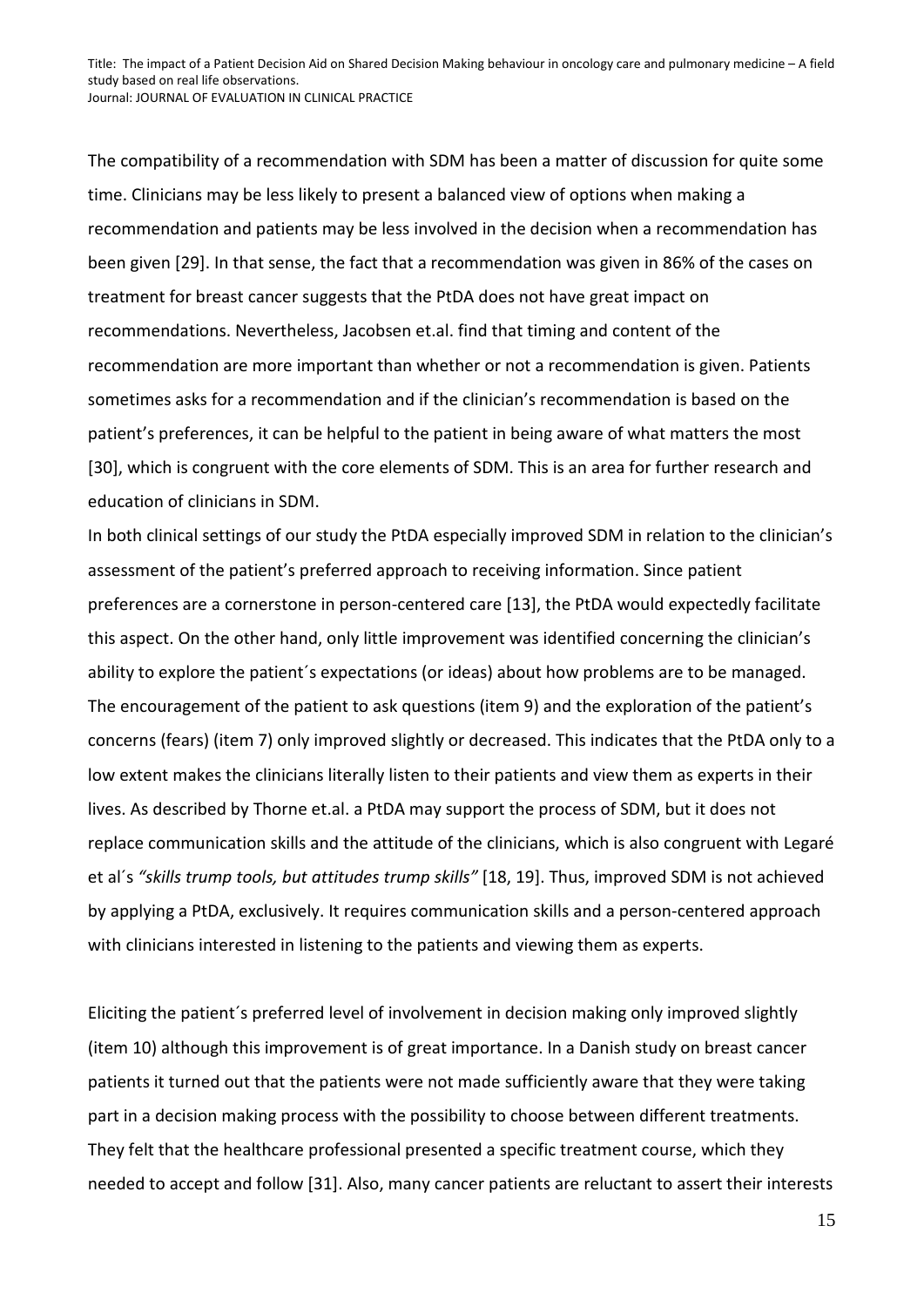and preferences leading to a feeling of "hostage bargaining syndrome" [8]. Thus, even a slight improvement in eliciting the patients' preferred level of involvement in decision making will make a difference.

The principal enabler of SDM is having informational needs met at an appropriate level for the individual [32]. Although in our study the PtDA helped the clinician assess the patients' preferred approach to receiving information, it is unclear whether the information needs were actually met. On the other hand, this result cannot be isolated from other relevant factors. Information provision alone is insufficient for SDM. Patients need support to feel capable of acquiring and understanding information about the available options and they must value their personal knowledge as a contribution to SDM. Patients need information and power to participate in SDM and power imbalance between patients and clinicians should be redressed [32, 33]. However, it was not within the scope of this study to investigate whether PtDA brings power to the patients.

The limitations of the study should be noted. A randomized controlled trial would have been ideal but we were concerned that the approach to patients in phase one would have been compromised, as blinding the physician wouldn't be possible due to the nature of SDM. By letting phase one run before the PtDA phase we hoped to minimize any influence of SDM in phase one. Also, this study was a subset of a bigger study, with a similar sequential approach, as this seemed as the most pragmatic approach.

The observations were conducted in two different clinical settings, which in principle make the results incomparable. The clinicians of the two departments had not received the same amount of SDM training and thus had different competencies in SDM communication. This is a strength as well as a limitation to the study. On the one hand, since it can be difficult to compare the results. On the other hand, the results of the study show that the PtDA improves SDM behaviour regardless of the skills of the clinicians or the amount of SDM training. It is unclear how these aspects have affected the results of the study, but we did find similar trends of improved SDM in the two departments indicating that the PtDAs lead to a higher degree of SDM independent of the clinical setting and that the PtDA served as a "Trojan horse" in both clinical settings. This should be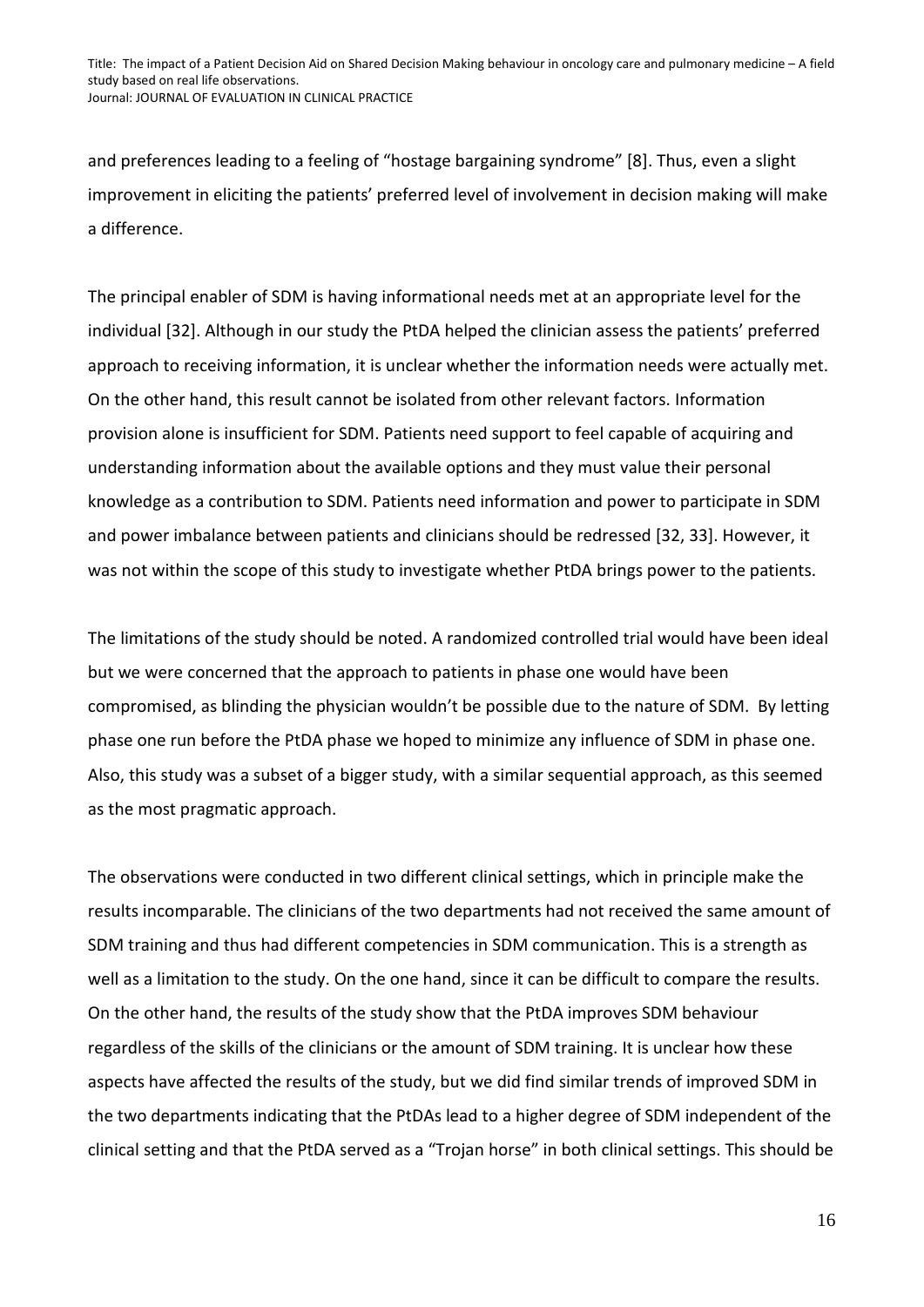taken into consideration in the future preparation of clinicians for the use of a PtDA. Research into the complexity of what works, when improving SDM, is warranted.

We observed the consultations using the validated OPTION scale, which is instrumental in keeping focus on the degree of SDM. Improving SDM is a complex accomplishment and a more holistic approach aiming at understanding the consultations as a whole would have helped us gain deeper insight into the matter. This would have required more consultations as well as interviews with the clinicians and patients.

The effect of the observers, if any, on the consultations is unclear. Their presence during the consultation makes them participants to some degree and hence, the observed consultations were not performed in their natural settings [20]. The observers were experienced oncology nurses and *insiders* of the cultural society of the Department of Oncology, which may have made them unaware of the tacit knowledge that exists in every culture, e.g. how health professionals communicate with patients.

Although our results show that the PtDA improved SDM as measured by the OPTION scale, it is unclear how the improvement affects the patients. What does an improvement of 2 or 3 points within one item feel like to the patients? In order to gain a more comprehensive understanding of how the PtDA affects consultations and SDM, the exploration of patient experiences is relevant.

#### *4.2. Conclusion*

Real life observations and the use of a validated observational tool allowed us to gain knowledge of how a PtDA affects SDM in consultations in two different clinical settings with two different preference sensitive decisions. The PtDA improved SDM behaviour and promoted a patient centred approach in decisions about adjuvant treatment for breast cancer and diagnostic work-up of patients with a small suspicion of lung cancer.

Application of the PtDA supported the clinician in practicing SDM, especially when communicating pros and cons and making the patient aware that a decision was to be made.

17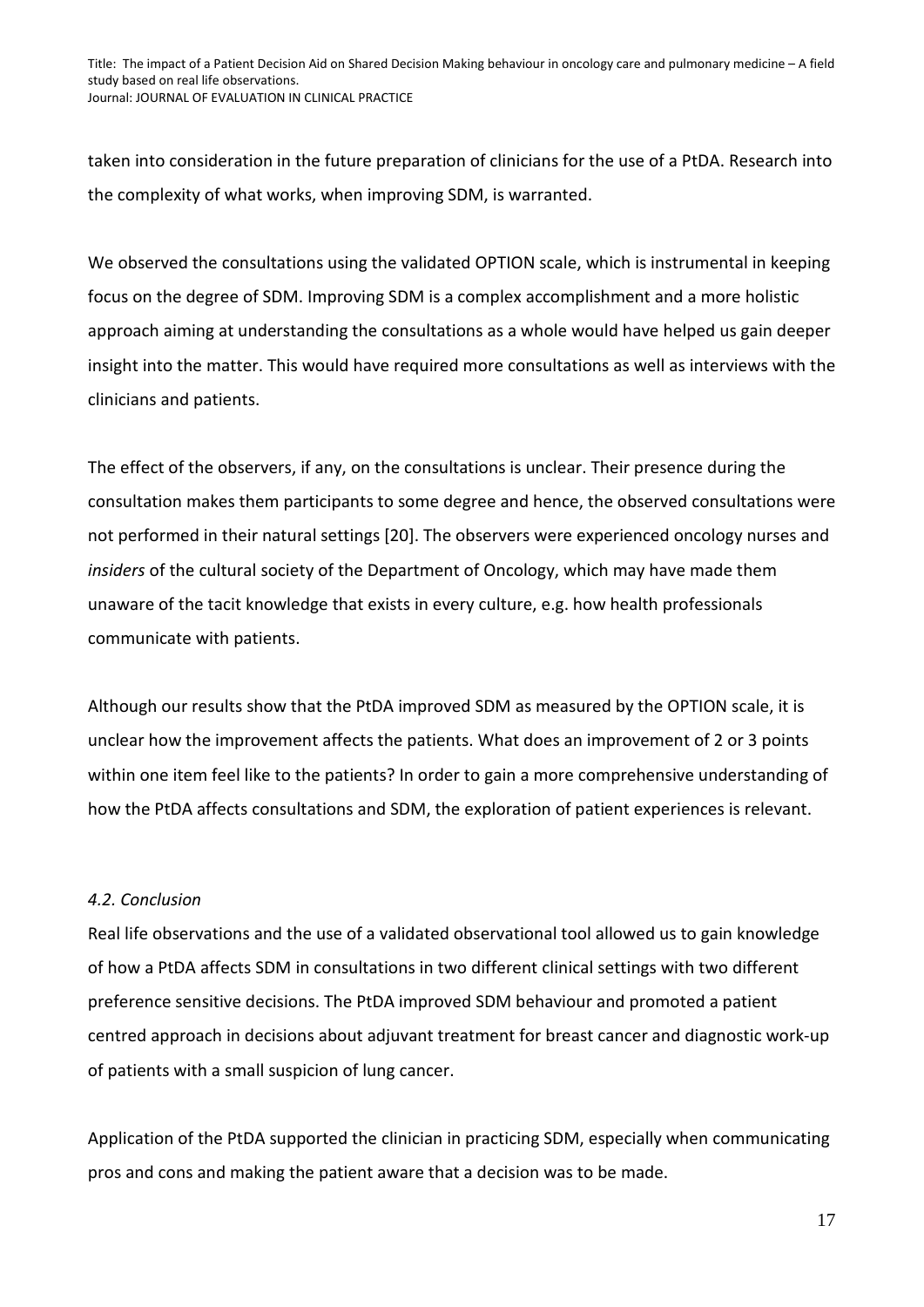The patient centred approach was affected positively to some degree by application of the PtDA, and exploring the patient's concerns, fears, expectations and questions is an important area to be skilled in to reach the core of SDM, namely what matters most to the patient.

## **Funding**

Financial support for this study was provided by Grant Foundation Pedersholm.

#### **Acknowledgements**

The authors thank the hospital management, the Department of Oncology and the Department of Internal Medicine and all healthcare professionals involved in the project. Special thanks go to the patients and relatives who enabled the study by allowing an observer during the consultation.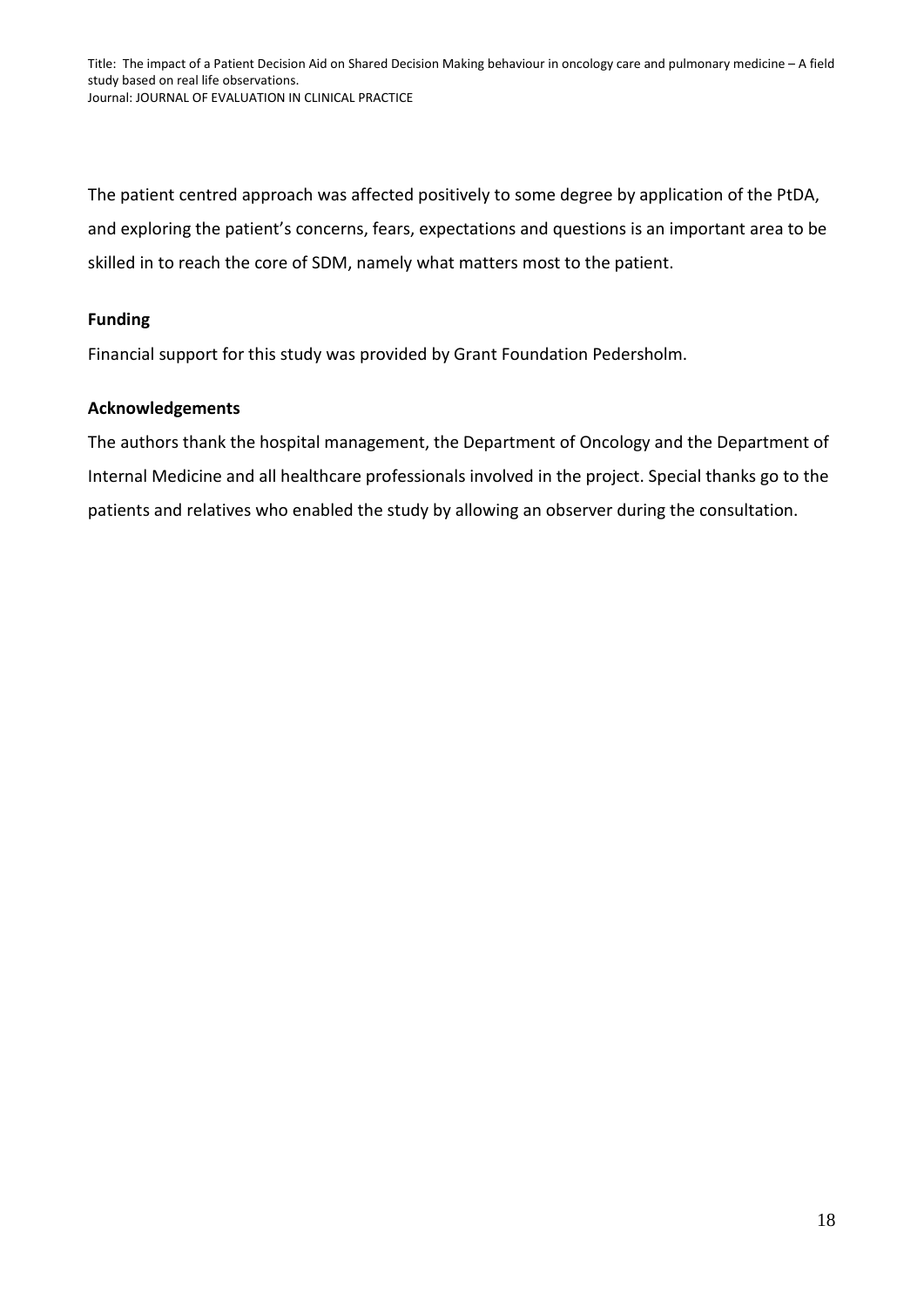### R**eferences**

- 1. Authorities, D.H.C., *Patientinddragelse mellem ideal og virkelighed : en empirisk undersøgelse af fælles beslutningstagning og dagligdagens møder mellem patient og behandler*. 2008, Danish Health Care Authorities, DSI.
- 2. Health, D.M.o., *The Patients' Cancer Plan - Cancer Plan IV*. 2016: www.sum.dk.
- 3. www.danskepatienter.dk. *Det-mener-vi/brugerinddragelse*. [cited 2018 20.09].
- 4. Danish Health Care Authorities, L.G.D., Danish Regions, *Nationale mål for sundhedsvæsenet*. 2018: http://www.sum.dk/Temaer/~/media/Filer - Publikationer\_i\_pdf/2018/Nationale-maal-sept-2018/Nationale-maal-sept-2018.pdf.
- 5. Coulter, A., *Patient Engagement - What Works?* J Ambulatory Care Manage, 2012. **35**(2): p. 80-89.
- 6. Coulter, A., Collins, A., *Making Shared Decision Making a Reality. No decision about me, without me.* 2011, The Kings Fund.
- 7. Delmar, C., *Tiltrædelsesforelæsning: Professionel omsorg for patient og pårørende - hvor svært kan det være?* Klinisk Sygepleje, 2013. **27**(2).
- 8. Berry, L., Danaher, T., Beckham, D., Awdish, R., Mate, K., *When Patients and Their Families Feel Like Hostages to Health Care.* Mayo Clin Proc, 2017. **92**(9): p. 1373-1381.
- 9. Morgen, M., *Sundhedsvæsenet - ifølge danskerne*. 2016: http://mm.dk.newsite.dk/report/sundhedsvaesenet-ifoelge-danskerne-2/.
- 10. Lloyd A, J.-W.N., Edwards A et al. , *Patchy 'coherence': using normalization process theory to evaluate a multi-faceted shared decision making implementation program (MAGIC).* Implementation Science, 2013. **8**(102).
- 11. Légaré, F., et al., *Barriers and facilitators to implementing shared decision-making in clinical practice: Update of a systematic review of health professionals' perceptions.* Patient Education and Counseling, 2008. **73**(3): p. 526-535.
- 12. Hansson, E., et al., *Can a person-centred-care intervention improve health-related quality of life in patients with head and neck cancer? A randomized, controlled study.* BMC Nurs, 2017. **16**: p. 9.
- 13. Ekman, I., et al., *Person-centered care--ready for prime time.* Eur J Cardiovasc Nurs, 2011. **10**(4): p. 248-51.
- 14. Elwyn, G., et al., *Developing a quality criteria framework for patient decision aids: online international Delphi consensus process.* BMJ, 2006. **333**(7565): p. 417.
- 15. O'Connor, A., Llewellyn-Thomas, H., Stacey, D., *IPDAS Collaboration Background Document*. 2005.
- 16. Stacey, D., et al., *Decision aids for people facing health treatment or screening decisions.* Cochrane Database Syst Rev, 2017. **4**: p. CD001431.
- 17. Joseph-Williams, N., et al., *Implementing shared decision making in the NHS: lessons from the MAGIC programme.* BMJ, 2017. **357**: p. j1744.
- 18. Elwyn, G., et al., *Assessing the quality of decision support technologies using the International Patient Decision Aid Standards instrument (IPDASi).* PLoS One, 2009. **4**(3): p. e4705.
- 19. Thorne, S., J.L. Oliffe, and K.I. Stajduhar, *Communicating shared decision-making: cancer patient perspectives.* Patient Educ Couns, 2013. **90**(3): p. 291-6.
- 20. Spradley, J., *Participant Observation*. 1980: Wadsworth, Cengage Learning.
- 21. Elwyn, G., Edwards, A., Wensing, M.,, Grol, R., *Shared Decision Making, Measurement using the OPTION instrument.* Cardiff University, 2005.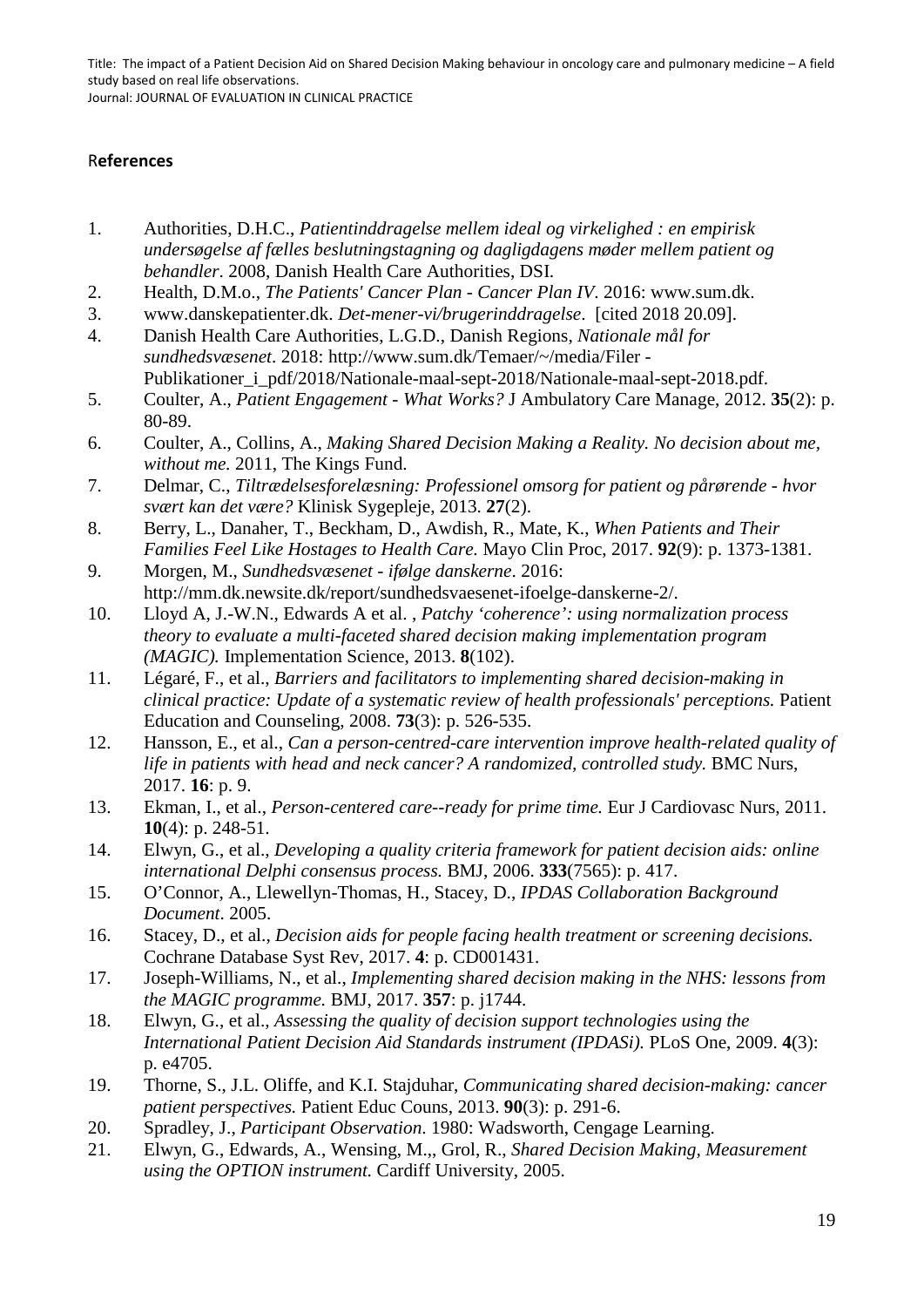Title: The impact of a Patient Decision Aid on Shared Decision Making behaviour in oncology care and pulmonary medicine – A field study based on real life observations.

Journal: JOURNAL OF EVALUATION IN CLINICAL PRACTICE

- 22. Coulter, A., et al., *A systematic development process for patient decision aids.* BMC Med Inform Decis Mak, 2013. **13 Suppl 2**: p. S2.
- 23. Olling, K., Bechmann, T., Madsen, PH., Jakobsen, EH., Toftdahl, DB., Hilberg, O., Coulter, A., Steffensen, KD., *Development of a patient decision aid template for use in different clinical settings.* European Journal for Person Centered Healthcare. **7**(1).
- 24. Soendergaard, S., Madsen, PH., Hilberg, O., Jensen, KM., Olling, K., Steffensen, KD., *A Prospective Cohort Study of Shared Decision Making in Lung Cancer Diagnostics: Impact of Using a Patient Decision Aid.* Subitted for publication, 2019.
- 25. Steffensen, K.D., et al., *Lessons in Integrating Shared Decision-Making Into Cancer Care.* J Oncol Pract, 2018. **14**(4): p. 229-235.
- 26. Making, C.f.S.D. [cited 2019 20.02.2019]; Available from: http://www.cffb.dk/projekter/.
- 27. Bruera, E., et al., *Treatment decisions for breast carcinoma: patient preferences and physician perceptions.* Cancer, 2002. **94**(7): p. 2076-80.
- 28. Elwyn, G., et al., *Shared decision making: a model for clinical practice.* J Gen Intern Med, 2012. **27**(10): p. 1361-7.
- 29. Frongillo, M., et al., *Is there shared decision making when the provider makes a recommendation?* Patient Educ Couns, 2013. **90**(1): p. 69-73.
- 30. Jacobsen, J., et al., *"I'd Recommend ..." How to Incorporate Your Recommendation Into Shared Decision Making for Patients With Serious Illness.* J Pain Symptom Manage, 2018. **55**(4): p. 1224-1230.
- 31. Christoffersen, N., Olling, K., Steffensen, KD., Birkelund, R., *Experiences of involvement in decision-making for patients with breast cancer. A phenomenological-hermeneutical study.* European Journal for Person Centered Healthcare, 2018. **6**(2): p. 237-247.
- 32. Joseph-Williams, N., G. Elwyn, and A. Edwards, *Knowledge is not power for patients: a systematic review and thematic synthesis of patient-reported barriers and facilitators to shared decision making.* Patient Educ Couns, 2014. **94**(3): p. 291-309.
- 33. Andersen, S.B., et al., *Factors Affecting Patient Decision-making on Surgery for Lumbar Disc Herniation.* Spine (Phila Pa 1976), 2019. **44**(2): p. 143-149.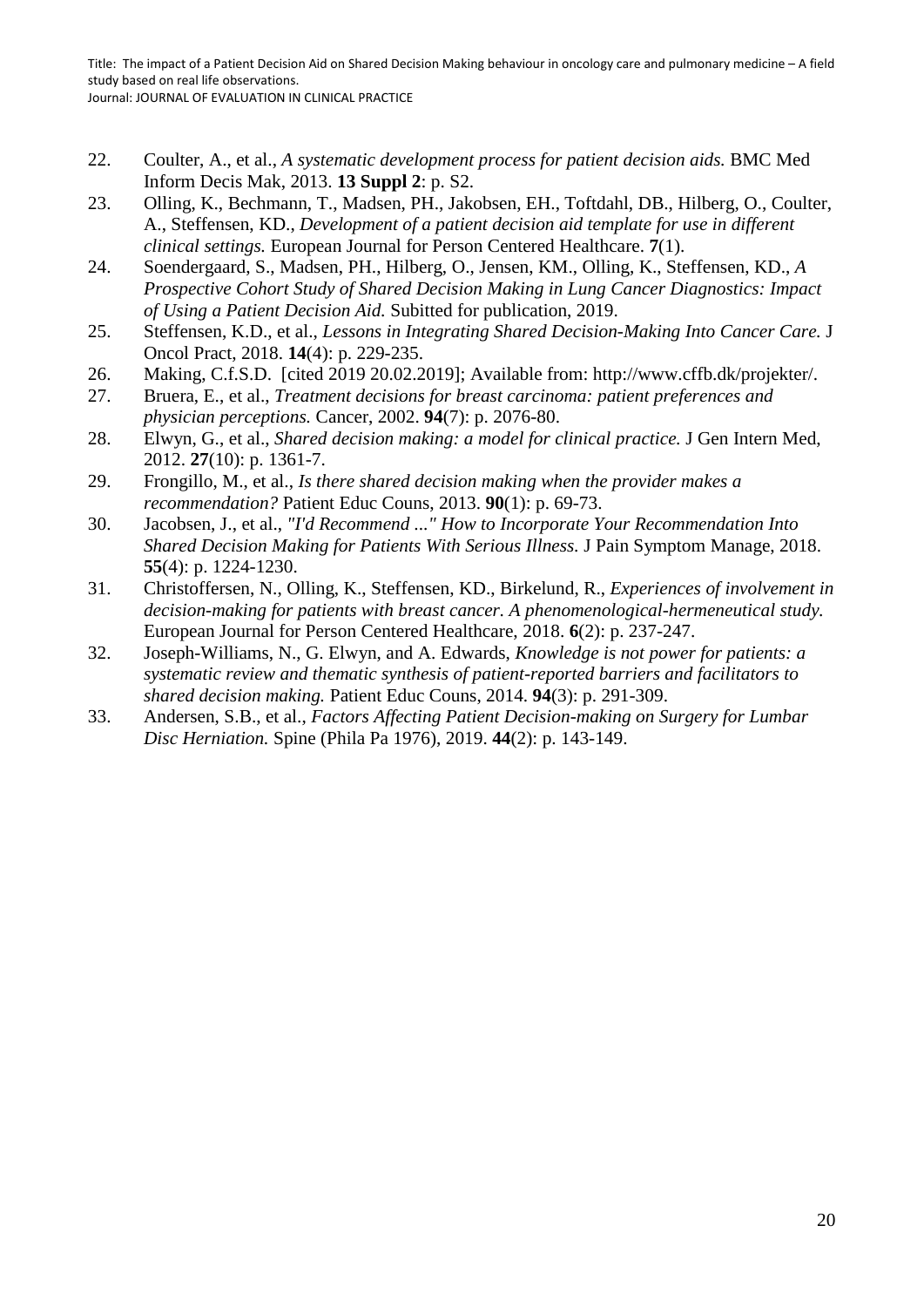| Table 1 Demographic characteristics of participants |                                       |                         |                |                        |                      |  |  |  |  |  |
|-----------------------------------------------------|---------------------------------------|-------------------------|----------------|------------------------|----------------------|--|--|--|--|--|
|                                                     | Adjuvant therapy for<br>breast cancer |                         | lung cancer    | Diagnostic work-up for |                      |  |  |  |  |  |
|                                                     |                                       |                         |                |                        | $p$ for difference   |  |  |  |  |  |
|                                                     | Without                               | With                    | Without        | With                   | between groups with  |  |  |  |  |  |
|                                                     | PtDA                                  | PtDA                    | PtDA           | PtDA                   | and without PtDA     |  |  |  |  |  |
|                                                     | $(n=16)$                              | (n=15)                  | $(n=13)$       | $(n=10)$               |                      |  |  |  |  |  |
| Age in years                                        |                                       |                         |                |                        | $0.34^{i}$           |  |  |  |  |  |
| $20 - 29$                                           | 0                                     | 0                       | 0              | $\mathbf 1$            |                      |  |  |  |  |  |
| 30-39                                               | 0                                     | 0                       | $\mathbf{1}$   | 0                      |                      |  |  |  |  |  |
| 40-49                                               | 4                                     | 3                       | 4              | 3                      |                      |  |  |  |  |  |
| 50-59                                               | 3                                     | 5                       | 5              | $\overline{2}$         |                      |  |  |  |  |  |
| 60-69                                               | 5                                     | $\overline{2}$          | $\overline{2}$ | $\overline{2}$         |                      |  |  |  |  |  |
| 70-79                                               | 3                                     | 4                       | 0              | $\mathbf{1}$           |                      |  |  |  |  |  |
| 80-89                                               | 0                                     | $\mathbf{1}$            | $\mathbf{1}$   | $\mathbf{1}$           |                      |  |  |  |  |  |
| 90-99                                               | $\mathbf{1}$                          | 0                       | 0              | 0                      |                      |  |  |  |  |  |
| Gender                                              |                                       |                         |                |                        | $0.37$ <sup>ii</sup> |  |  |  |  |  |
| Male                                                | 0                                     | $\mathbf 0$             | 10             | 6                      |                      |  |  |  |  |  |
| Female                                              | 16                                    | 15                      | 3              | 4                      |                      |  |  |  |  |  |
| Social status                                       |                                       |                         |                |                        | $0.50$ <sup>ii</sup> |  |  |  |  |  |
| Married/Cohabiting                                  | 12                                    | 11                      | 10             | 8                      |                      |  |  |  |  |  |
| Single                                              | 4                                     | $\overline{\mathbf{4}}$ | 3              | $\overline{2}$         |                      |  |  |  |  |  |
| Children living at home                             |                                       |                         |                |                        | $0.34$ <sup>ii</sup> |  |  |  |  |  |
| Yes                                                 | 13                                    | 11                      | 6              | 3                      |                      |  |  |  |  |  |
| No                                                  | 3                                     | $\overline{\mathbf{4}}$ | $\overline{7}$ | $\overline{7}$         |                      |  |  |  |  |  |
| Highest level of education                          |                                       |                         |                |                        | $0.31$ <sup>i</sup>  |  |  |  |  |  |
| High School                                         | 5                                     | $\mathbf{1}$            | 3              | $\overline{2}$         |                      |  |  |  |  |  |
| College                                             | 0                                     | $\pmb{0}$               | 0              | 0                      |                      |  |  |  |  |  |
| Skilled worker                                      | 3                                     | $\overline{7}$          | 5              | 5                      |                      |  |  |  |  |  |
| University undergraduate degree                     | $\overline{7}$                        | 5                       | 4              | $\overline{2}$         |                      |  |  |  |  |  |
| University graduate degree                          | $\mathbf{1}$                          | $\overline{2}$          | $\mathbf 1$    | $\mathbf{1}$           |                      |  |  |  |  |  |
| <b>Employment status</b>                            |                                       |                         |                |                        | $0.31$ <sup>i</sup>  |  |  |  |  |  |
| Full time                                           | 3                                     | 6                       | $\overline{7}$ | 4                      |                      |  |  |  |  |  |
| Part time                                           | $\overline{2}$                        | $\mathbf{1}$            | $\mathbf{1}$   | 0                      |                      |  |  |  |  |  |
| Retired                                             | 10                                    | 7                       | $\overline{2}$ | 6                      |                      |  |  |  |  |  |
| Sick leave                                          | $\mathbf{1}$                          | $\mathbf 1$             | 0              | 0                      |                      |  |  |  |  |  |
| Unemployed                                          | 0                                     | 0                       | 3              | 0                      |                      |  |  |  |  |  |
| Did relatives participate in the consultation?      |                                       |                         |                |                        | $0.49$ <sup>ii</sup> |  |  |  |  |  |
| Yes                                                 | 13                                    | 11                      | 10             | $\bf 8$                |                      |  |  |  |  |  |
| No                                                  | 3                                     | $\pmb{4}$               | 3              | $\overline{2}$         |                      |  |  |  |  |  |

<sup>i</sup> Mann-Whitney *U* test

ii Fisher's exact test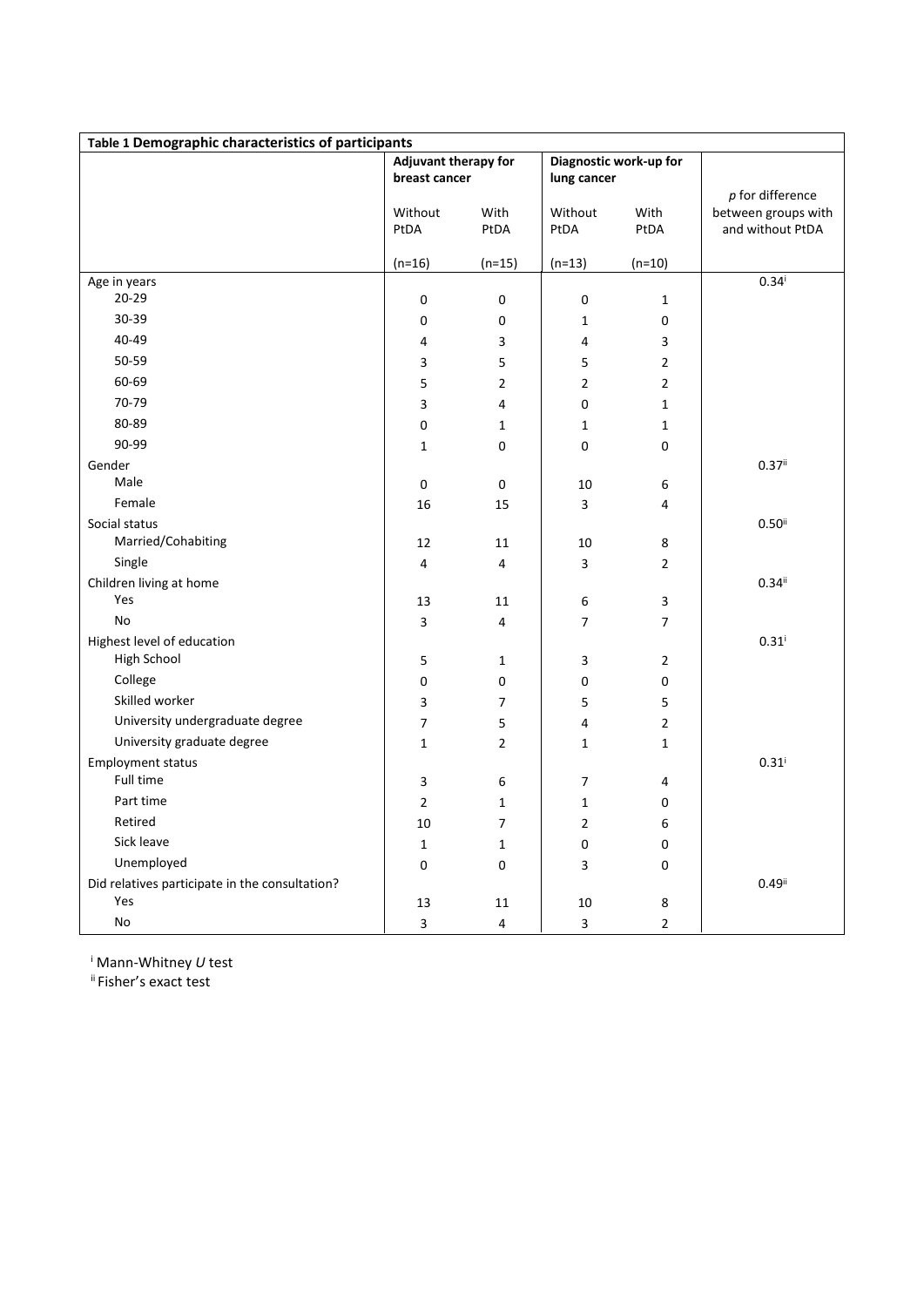| Table 2 - Department of Oncology |                                                                                                                    | <b>Points without PtDA</b>     |                     |                     |                |              |             |                | <b>Points with PtDA</b> |                |                |                |          |          |
|----------------------------------|--------------------------------------------------------------------------------------------------------------------|--------------------------------|---------------------|---------------------|----------------|--------------|-------------|----------------|-------------------------|----------------|----------------|----------------|----------|----------|
| Item                             | <b>SDM behaviour</b>                                                                                               | 0                              | 1                   | $\overline{2}$      | 3              | 4            | <b>Mean</b> | 0              | $\mathbf{1}$            | $\overline{2}$ | 3              | 4              | Mea<br>n | Diff.    |
| $\mathbf{1}$                     | The clinician draws attention to an<br>identified problem as one that requires a<br>decision making process.       | 6                              | 6                   | 4                   | 0              | $\Omega$     | 0.875       | 0              | 3                       | 7              | 5              | 0              | 2.133    | $+1.258$ |
| $\overline{2}$                   | The clinician states that there is more<br>than one way to deal with the identified<br>problem ('equipoise').      | 3                              | 8                   | 3                   | $\mathbf{1}$   | $\mathbf{1}$ | 1.313       | $\mathbf{1}$   | 5                       | $\overline{4}$ | 4              | $\mathbf{1}$   | 1.933    | $+0.620$ |
| $\overline{3}$                   | The clinician assesses the patient's<br>preferred approach to receiving<br>information to assist decision making.  | $\mathbf{1}$<br>$\overline{2}$ | $\overline{2}$      | $\overline{2}$      | 0              | 0            | 0.375       | $\Omega$       | 0                       | 2              | 4              | 9              | 3.467    | $+3.092$ |
| $\overline{4}$                   | The clinician lists 'options', which can<br>include the choice of 'no action'.                                     | 0                              | 1<br>$\overline{0}$ | 5                   | $\mathbf{1}$   | 0            | 1.438       | 0              | 3                       | 5              | 7              | 0              | 2.267    | $+0.829$ |
| 5                                | The clinician explains the pros and cons<br>of options to the patient (taking no<br>action is an option).          | $\mathbf 0$                    | 1<br>4              | $\Omega$            | $\overline{2}$ | 0            | 1.250       | 0              | 5                       | 6              | $\overline{2}$ | $\overline{2}$ | 2.067    | $+0.817$ |
| 6                                | The clinician explores the patient's<br>expectations (or ideas) about how the<br>problem(s) are to be managed.     | 5                              | 6                   | 3                   | 0              | 2            | 1.250       | $\overline{2}$ | 6                       | 7              | $\Omega$       | $\Omega$       | 1.333    | $+0.083$ |
| $\overline{7}$                   | The clinician explores the patient's<br>concerns (fears) about how problem(s)<br>are to be managed.                | 3                              | 9                   | $\mathbf{1}$        | 0              | 3            | 1.438       | 4              | 6                       | 3              | $\mathbf{1}$   | $\mathbf{1}$   | 1.267    | $-0.171$ |
| $\,8\,$                          | The clinician checks that the patient has<br>understood the information.                                           | 5                              | 9                   | $\overline{2}$      | 0              | 0            | 0.813       | 3              | 8                       | 4              | $\mathbf 0$    | $\Omega$       | 1.067    | $+0.254$ |
| $\boldsymbol{9}$                 | The clinician offers the patient explicit<br>opportunities to ask questions during<br>the decision making process. | 0                              | 0                   | 1<br>$\overline{3}$ | $\overline{2}$ | $\mathbf{1}$ | 2.250       | 0              | 4                       | 8              | $\overline{2}$ | $\mathbf{1}$   | 2.000    | $-0.250$ |
| 10                               | The clinician elicits the patient's<br>preferred level of involvement in<br>decision-making.                       | 1<br>$\mathfrak{D}$            | 3                   | 1                   | 0              | 0            | 0.316       | 5              | 5                       | $\overline{2}$ | 3              | 0              | 1.200    | $+0.884$ |
| 11                               | The clinician indicates the need for a<br>decision making (or deferring) stage.                                    | 8                              | 5                   | $\overline{2}$      | $\mathbf{1}$   | 0            | 0.750       | 6              | 4                       | 4              | 1              | 0              | 1.000    | $+0.250$ |
| 12                               | The clinician indicates the need to<br>review the decision (or deferment).                                         | 5                              | Δ                   | Δ                   | 2              | $\mathbf{1}$ | 1.375       | $\overline{2}$ | 4                       | 2              | 7              | 0              | 1.933    | $+0.558$ |